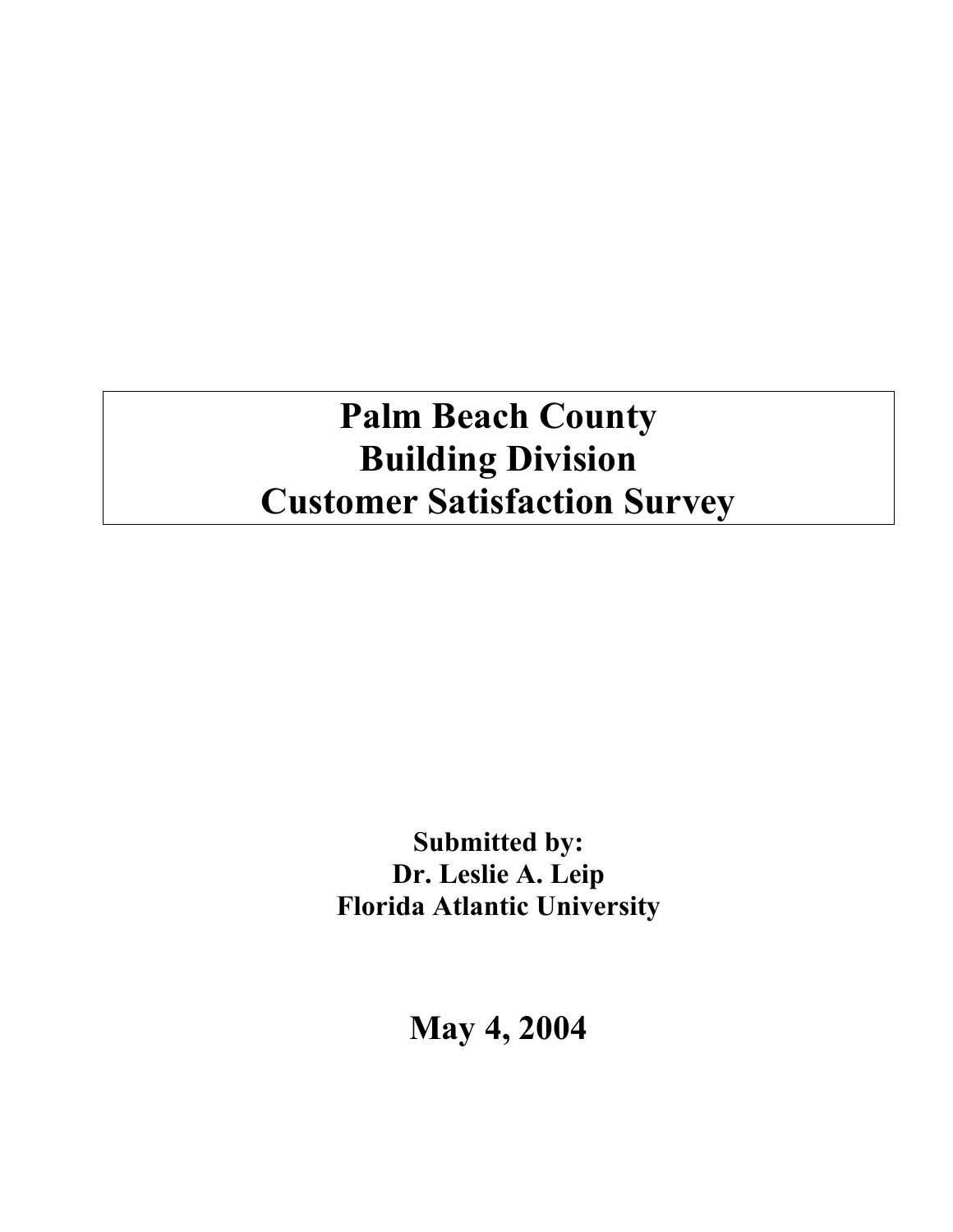#### **Introduction**

The Palm Beach County Building Division is committed to providing the best services to its customers. In order to assess customer satisfaction with the services provided by the Building Division, surveys were administered in 1997, 2000 and 2004. This report compares the findings from the three survey years, but it primarily focuses on the 2004 survey. In 2004, a four-part survey was sent to customers who use the preconstruction and field inspection services. The first part of the survey focused on service questions about permitting and plan reviews and the second part focused on service questions about field inspections. Part three of the survey contained two questions about the DCA Rule on product approval that was set by the Florida Building Commission in October 2003. In the fourth section, customers were asked to provide any additional comments. (A copy of the survey is included in Appendix A).

The results from the preconstruction portion of the survey are presented first and then the results from the field inspection portion of the survey are presented. Most of the survey questions correspond to questions that were part of the surveys that were administered in 1997 and 2000. Some new questions were added in the 2004 survey and some questions that were used in 1997 and 2000 were deleted, and these changes are noted in the results. The final section provides the results about the DCA Rule on product approval and the additional comments.

The survey was distributed to 2,147 customers, including home builder customers, owner/builders customers, commercial building customers, and general contractors. A total of 301 surveys were completed and returned. The return rate was 14%, which is acceptable for this type of survey project. The margin of error for the results is  $+5\%$ . Two percent were from general contractors, 5% were from home builders, 12% were from owner/builders, and 81% were from general construction customers. It is important to note that the direct mailing of surveys to the 50 largest home builders and to 50 commercial builders did not result in enough returned surveys to warrant any bivariate analyses by the type of customer.

#### **Results for the Preconstruction Survey Questions**

For the 301 customers who answered the preconstruction survey questions, 83% typically submit between 1 and 10 permit applications per month, 14% submit between 11 and 50, 2% submit between 51 and 100, and 1% submit 101 or more permit applications. Seventy-one percent have less than 25% of their permit applications that require corrections, 13% have between 26% and 50% of their applications that require corrections, 5% have between 51% and 75% that need corrections, and 11% have between 76% and 100% of their permit applications that require corrections.

Eighty-three percent indicated that they know they can track their permit application on the Building Division website. Fifty-four percent indicated that they are satisfied or very satisfied with the FAX program for free sub-permits, and only 3% indicated that they were dissatisfied or very dissatisfied with the FAX program. Twenty-five percent said that they are satisfied or very satisfied with the Annual Permit/Decal Program, 67% chose the "neutral" answer, and 8% were dissatisfied or very dissatisfied. Thirty-four percent indicated that they are satisfied or very satisfied with the Master Plan Program, 61% chose the "neutral" answer, and 5% were dissatisfied or very dissatisfied.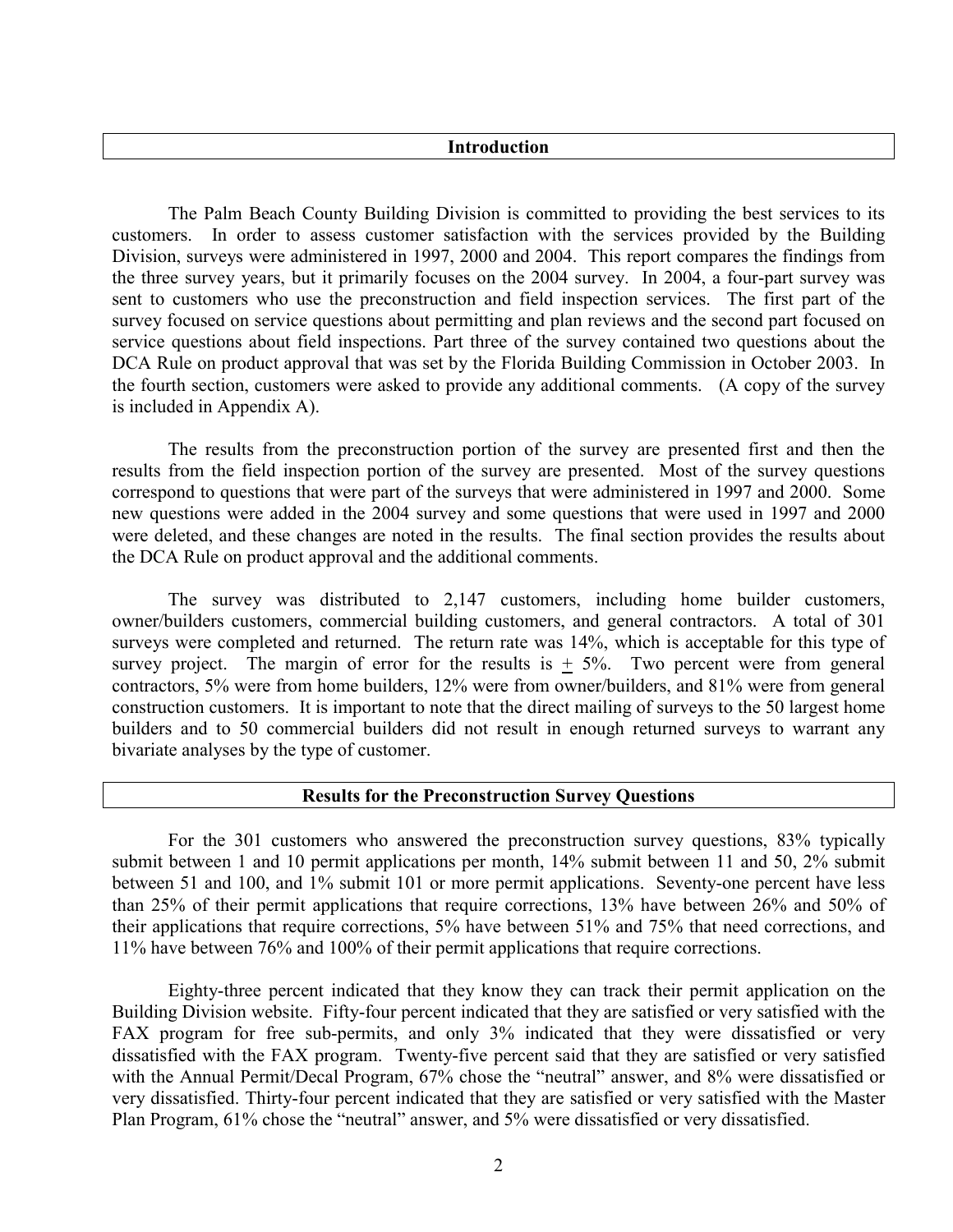On the preconstruction portion of the survey, customers were asked to answer a series of questions about preconstruction services using a scale of strongly disagree to strongly agree. The results, along with the results from the 1997 and 2000 surveys, are shown in Table 1.

| <b>Preconstruction Service Questions</b>                                                                                  |      |                                                |       |                |        |      |                                |      |      |
|---------------------------------------------------------------------------------------------------------------------------|------|------------------------------------------------|-------|----------------|--------|------|--------------------------------|------|------|
|                                                                                                                           |      | <b>Strongly Disagree or</b><br><b>Disagree</b> |       | <b>Neutral</b> |        |      | <b>Agree or Strongly Agree</b> |      |      |
|                                                                                                                           | 1997 | 2000                                           | 2004  | 1997           | 2000   | 2004 | 1997                           | 2000 | 2004 |
| Preconstruction staff<br>thoroughly answered<br>questions, citing code sections<br>or policies                            | 18%  | 13%                                            | 13%   | 30%            | 25%    | 17%  | 52%                            | 62%  | 70%  |
| Preconstruction staff<br>conducted themselves in a<br>professional manner                                                 | 10%  | $4\%$                                          | $4\%$ | 24%            | 23%    | 12%  | 66%                            | 73%  | 84%  |
| Preconstruction staff referred<br>me to the correct staff to<br>handle problems outside of<br>their own area of expertise | 17%  | 6%                                             | 11%   | 24%            | $22\%$ | 18%  | 59%                            | 72%  | 71%  |
| My phone calls to the<br>Preconstruction staff were<br>returned within 24 hours                                           | 28%  | 20%                                            | 21%   | 24%            | 23%    | 18%  | 48%                            | 57%  | 61%  |

**Table 1. Preconstruction Service Questions. (Survey Items 1-4)** 

An overwhelming majority of customers indicated that they agree that preconstruction staff answered their questions thoroughly, acted in a professional manner, referred them to the correct staff when necessary, and returned their calls within 24 hours. From 2000 to 2004, there was an increase in all of the percentages of those who agreed with these statements about preconstruction staff, except for the percentage for about the statement for referring to the correct staff. However, there was only a 1% decrease (from 72% in 2000 to 71% in 2004), which is not a significant decrease.

The survey also included questions about the permit application and review process and the results are shown in Table 2. The majority of customers indicated that they agree or strongly agree with the statements about receiving the initial review in a timely manner and adequate guidance being provided by checklists and forms. In 1997 and 2000, customers were asked about prompt notification about problems with applications or plan details, but in 2004, that question was changed to receiving permit review comments describing changes needed. The majority indicated that they agree or strongly agree that they do receive permit review comments describing changes needed. When asked about the comparison between other local permitted jurisdictions and PBC, 56% indicated that they believe that PBS provided superior service, and this percentage did increase since 2000. For the 2004 survey, customers were asked if they have seen improvements in PBC preconstruction during the past two years. Forty-nine percent indicated that they have seen improvements during the past two years. Sixteen percent indicated that they have not seen improvements during the past two years.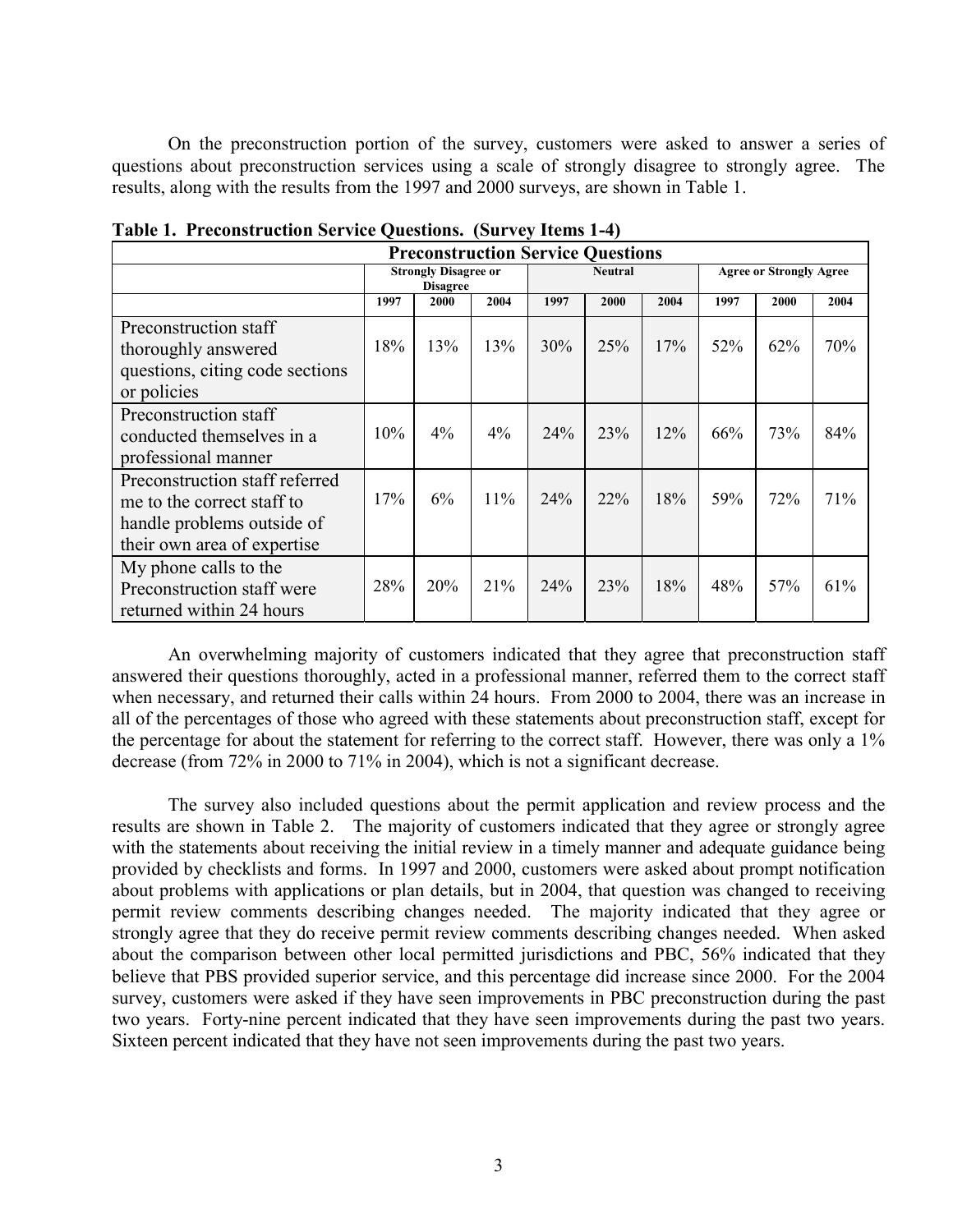|                                         | <b>Preconstruction Permit Questions</b> |                                                |                          |                |      |      |                                |      |      |
|-----------------------------------------|-----------------------------------------|------------------------------------------------|--------------------------|----------------|------|------|--------------------------------|------|------|
|                                         |                                         | <b>Strongly Disagree or</b><br><b>Disagree</b> |                          | <b>Neutral</b> |      |      | <b>Agree or Strongly Agree</b> |      |      |
|                                         | 1997                                    | 2000                                           | 2004                     | 1997           | 2000 | 2004 | 1997                           | 2000 | 2004 |
| My permit application normally          | 30%                                     | 26%                                            | 25%                      | 24%            | 24%  | 20%  | 46%                            | 50%  | 55%  |
| received the initial review in a timely |                                         |                                                |                          |                |      |      |                                |      |      |
| manner                                  |                                         |                                                |                          |                |      |      |                                |      |      |
| Adequate guidance was provided by       | 7%                                      | 11%                                            | 14%                      | 32%            | 26%  | 25%  | 61%                            | 63%  | 61%  |
| checklists and forms supplied           |                                         |                                                |                          |                |      |      |                                |      |      |
| Permit review comments I received       |                                         |                                                |                          |                |      |      |                                |      |      |
| adequately described corrections        |                                         |                                                | 10%                      |                |      | 22%  |                                |      | 68%  |
| needed*                                 |                                         |                                                |                          |                |      |      |                                |      |      |
| I am notified promptly if there is a    |                                         |                                                |                          |                |      |      |                                |      |      |
| problem with my application or plan     | 29%                                     | 23%                                            | $\overline{\phantom{0}}$ | 23%            | 23%  |      | 8%                             | 54%  |      |
| details**                               |                                         |                                                |                          |                |      |      |                                |      |      |
| Compared to other local permitted       |                                         |                                                |                          |                |      |      |                                |      |      |
| jurisdictions, PBC provided superior    | 35%                                     | 13%                                            | 13%                      | 15%            | 32%  | 31%  | 50%                            | 55%  | 56%  |
| service                                 |                                         |                                                |                          |                |      |      |                                |      |      |

#### **Table 2. Preconstruction Survey. (Survey Items 5-9)**

\* This question was included only on the 2004 survey.

\*\* This question was included only on the 1997 and 2000 surveys.

Customers were asked to identify themselves as a "prime contractor," "sub-contractor "or "owner/builder" so that the bivariate analyses could be completed. This "type of customer" variable and survey items 1-9 (listed in tables 1 and 2) were examined via crosstabulations and there were minimal differences between the types of customers and their ratings for each of the survey questions. In other words, the prime contractor customers rated the preconstruction staff the same as the sub contractors and owner/builders. The results of the bivariate analyses are listed in Appendix B.

Customers were asked to rate four service aspects that would assist with directing of resources for preconstruction. Table 3 shows the ratings for the 1997, 2000 and 2004 surveys.

| Table 3. Preconstruction questions about directing resources. (Survey questions 12-15) |  |
|----------------------------------------------------------------------------------------|--|
|----------------------------------------------------------------------------------------|--|

|                                                  |       | <b>Ranking of Priorities</b>          |                                    |
|--------------------------------------------------|-------|---------------------------------------|------------------------------------|
|                                                  | 1997* | 2000                                  | 2004                               |
| Ensure that proposed construction meets building |       |                                       |                                    |
| and land development regulations                 |       | $(71\%$ agreed or strongly<br>agreed) | (74% agreed or strongly<br>agreed) |
| Provide consistent and accurate application      |       |                                       |                                    |
| processing and plan review                       |       | $(82\%$ agreed or strongly<br>agreed) | (95% agreed or strongly<br>agreed) |
| Meet customer expectations for plan review and   |       |                                       |                                    |
| permit issuance time tables                      |       | (75% agreed or strongly<br>agreed)    | (93% agreed or strongly<br>agreed) |
| Treat customers in a professional and courteous  |       |                                       |                                    |
| manner                                           |       | $(87\%$ agreed or strongly<br>agreed) | (94% agreed or strongly<br>agreed) |

\* In 1997, the priorities were listed according to PBC ranking, and customers were asked to rank the priorities, not to mark

based on "Not Important to Very Important" scale. The results of the customers' rankings were identical to the PBC rankings.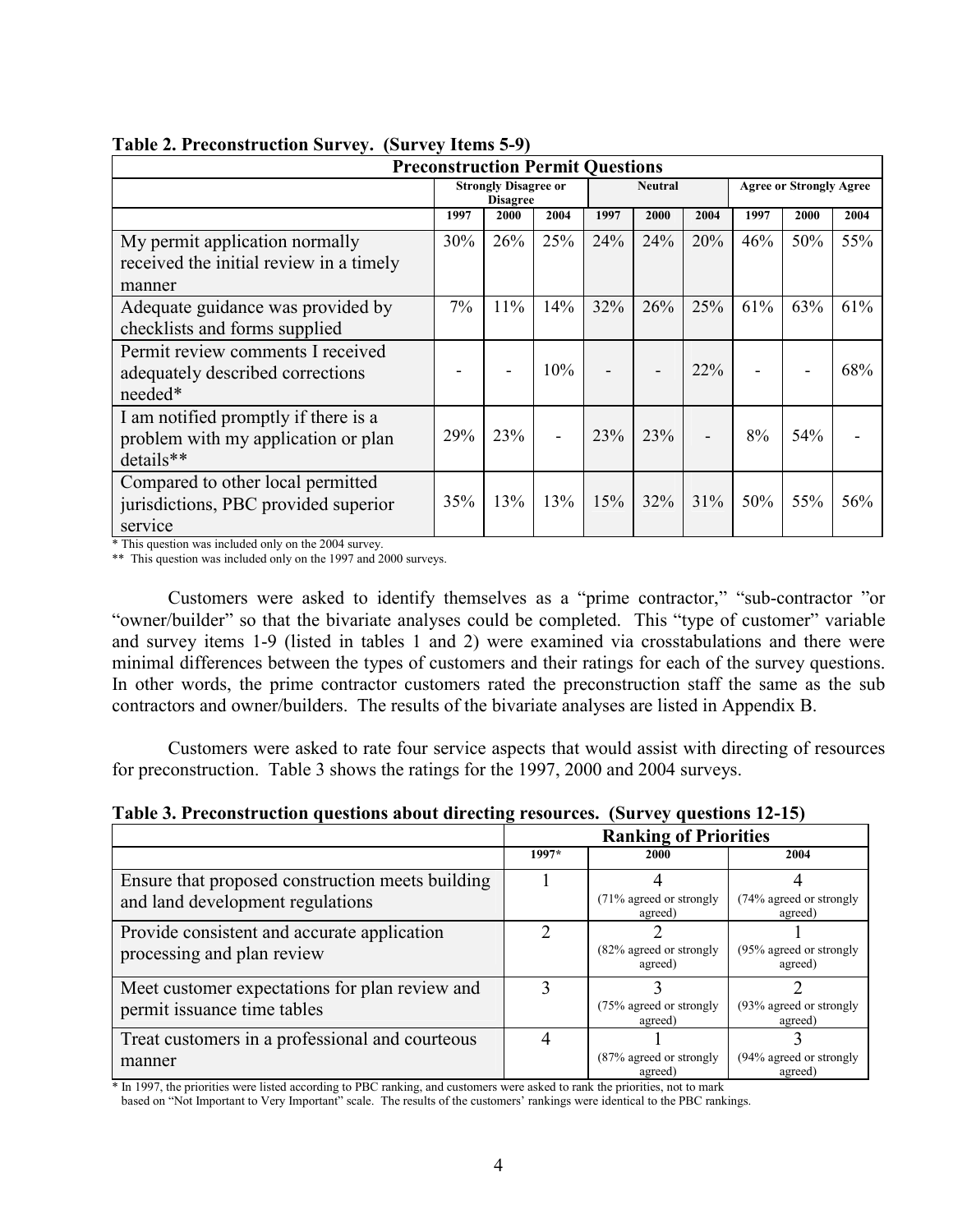In 2004, the number one priority, as ranked by the customers, is providing consistent and accurate application processing and plan reviews. The second priority is meeting customer expectations, followed by treating customers in a professional and courteous manner, and finally is the priority of ensuring that proposed construction meets regulations. Priorities #1, #2, and #3 changed from 2000 to 2004. The only priority that remained the same was #4.

Customers were asked to identify one thing that they believe the preconstruction staff is doing best. All of the comments are listed in Appendix C. Many customers commented on the courteous, friendly, and helpful manner of the preconstruction staff. Others commented on the increase of efficiency in the intake and permit processes. Several customers noted that the preconstruction staff is very knowledgeable and that they take the time to correctly do the job.

Customers were also asked for suggestions about improving the permitting and plan review processes. All of the comments are listed in Appendix D. Some of the customers mentioned that a faster turnaround time would improve the processes. Others said that more preconstruction staff should be hired.

Overall, customers who use the preconstruction services are satisfied with the services. Based on this analysis, the favorable ratings for these services have increased since 2000.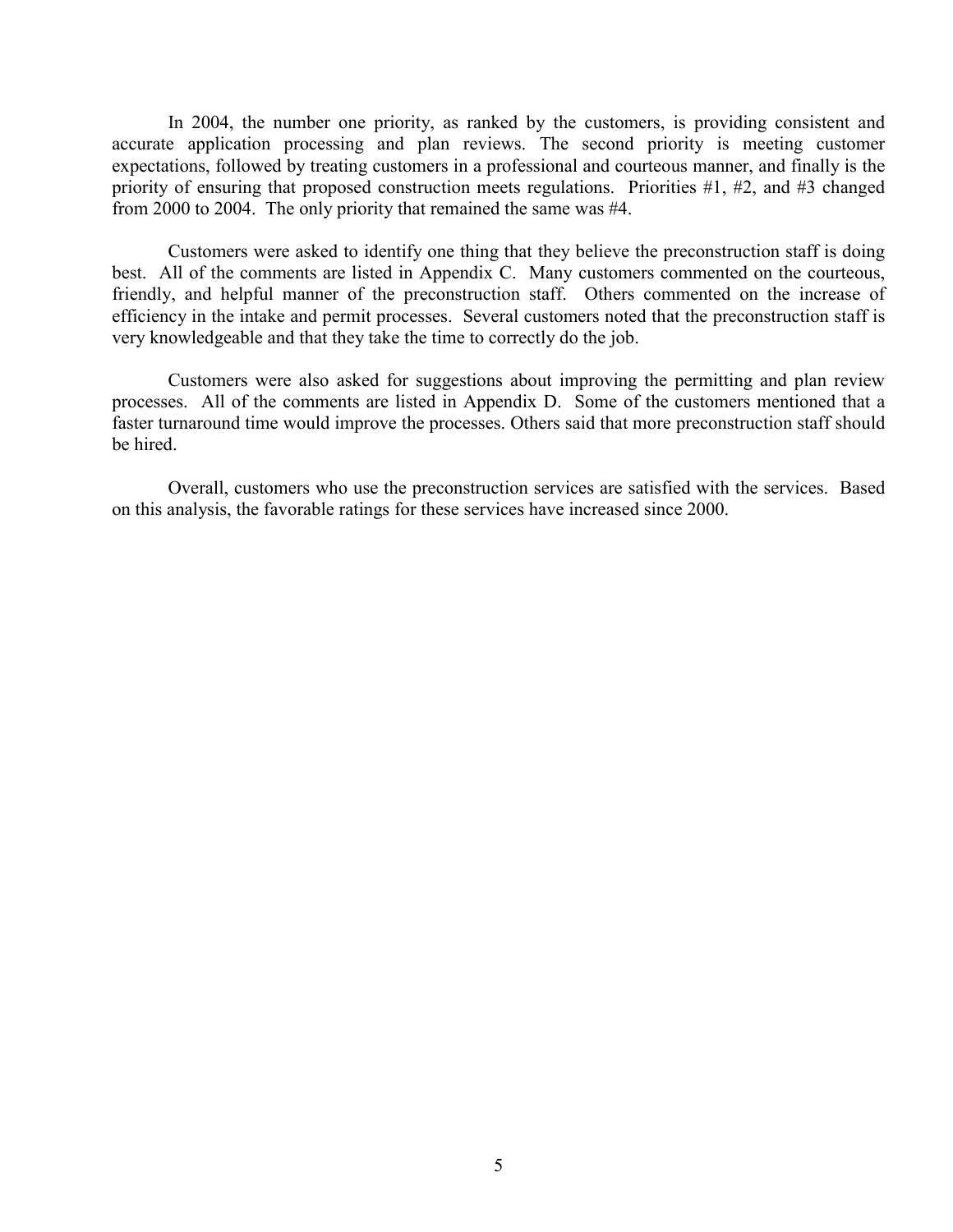#### **Results for the Field Inspection Survey Questions**

For the 301 customers who answered the field inspection survey questions, 59% typically have between 1 and 10 inspections per month, 34% have between 11 and 50, 4% have between 51 and 100, and 3% have 101 or more.

On the field inspection portion of the survey, customers were asked to answer a series of questions about field inspection services using a scale of strongly disagree to strongly agree. The results, along with the results from the 1997 and 2000 surveys, are shown in Table 4. The majority of customers indicated that they agree that field inspection staff answered their questions thoroughly, acted in a professional manner, referred them to the correct staff when necessary, and returned their calls within 24 hours. However, from 2000 to 2004, there was a decrease in all of the percentages of those who agreed with these statements about field inspection staff, but the decreases were not drastic.

|                                                                                                                            | <b>Field Inspection Service Questions</b> |                                                |      |      |                |      |      |                                |      |  |
|----------------------------------------------------------------------------------------------------------------------------|-------------------------------------------|------------------------------------------------|------|------|----------------|------|------|--------------------------------|------|--|
|                                                                                                                            |                                           | <b>Strongly Disagree or</b><br><b>Disagree</b> |      |      | <b>Neutral</b> |      |      | <b>Agree or Strongly Agree</b> |      |  |
|                                                                                                                            | 1997                                      | 2000                                           | 2004 | 1997 | 2000           | 2004 | 1997 | 2000                           | 2004 |  |
| Field Inspection staff<br>thoroughly answered<br>questions, citing code sections<br>or policies                            | 3%                                        | 15%                                            | 16%  | 22%  | 21%            | 23%  | 75%  | 64%                            | 61%  |  |
| Field Inspection staff<br>conducted themselves in a<br>professional manner                                                 | 3%                                        | $5\%$                                          | 10%  | 17%  | 22%            | 19%  | 80%  | 73%                            | 71%  |  |
| Field Inspection staff referred<br>me to the correct staff to<br>handle problems outside of<br>their own area of expertise | 13%                                       | 12%                                            | 14%  | 21%  | 23%            | 29%  | 66%  | 65%                            | 57%  |  |
| My phone calls to the field<br>inspection staff were returned<br>within 24 hours                                           | <b>20%</b>                                | 26%                                            | 24%  | 10%  | 15%            | 21%  | 70%  | 59%                            | 55%  |  |

**Table 4. Field Inspection Service Questions. Survey Items 1-4.** 

Table 5 shows the results for the field inspection survey items 5-12. The majority of customers agreed that adequate guidance was provided by the checklists and forms, but the percentage of those who agreed decreased from 2000 to 2004. The majority of customers agreed or strongly agreed that their requested inspections were normally done by the next business day and that the results of the inspections were available in a satisfactory manner. The 2004 percentages for these two questions increased from 2000. (It is important to note, however, that the question in 2000 was not exactly the same as it was in 2004. In 2000, the question was "usually I am notified quickly and clearly if there is a problem with an inspection.") In addition, the majority of customers indicated that when they had to have a re-inspection, corrections were seldom added.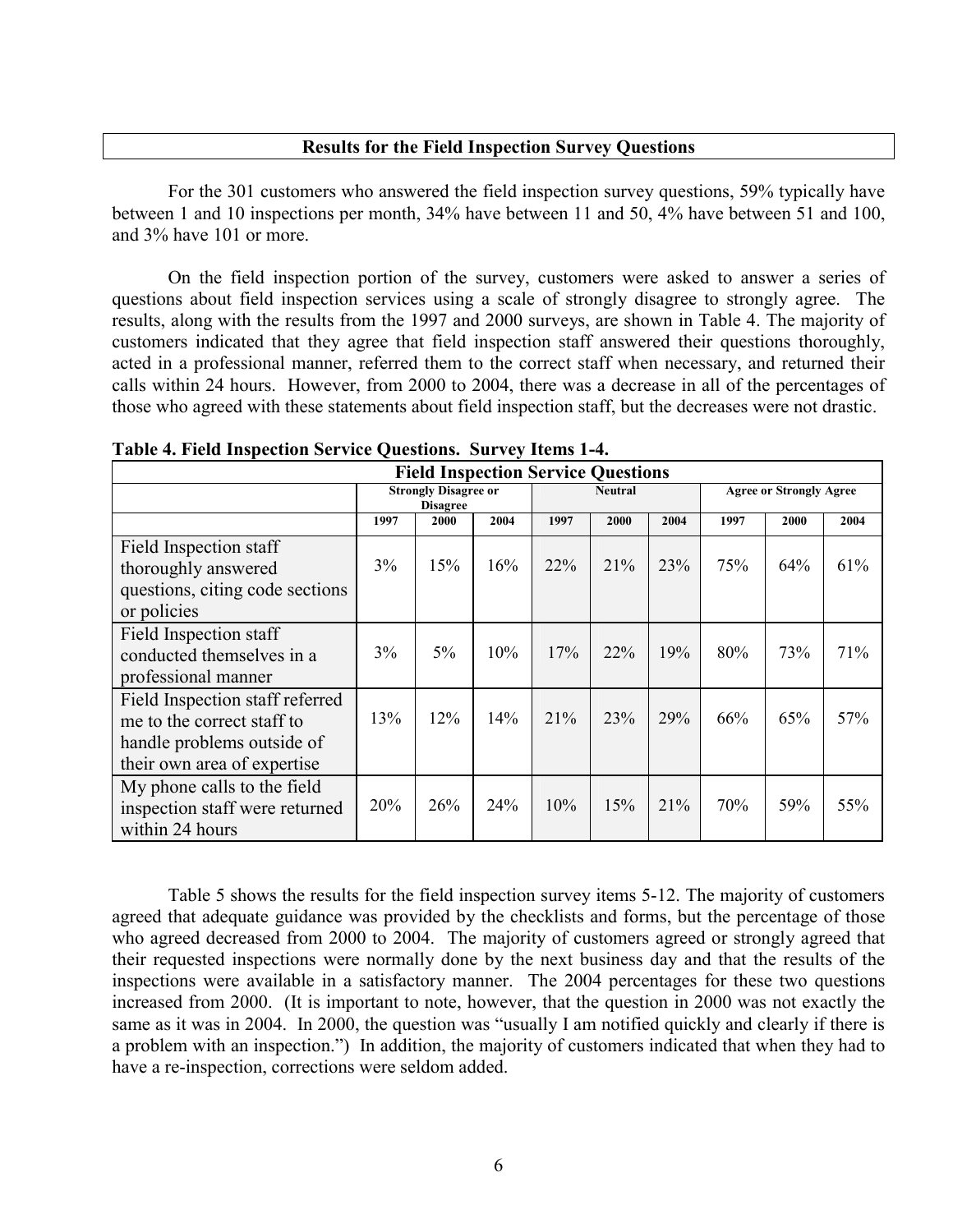|                                                                                               |      |                                                |      | <b>Field Inspection Questions</b> |      |      |      |                                |      |
|-----------------------------------------------------------------------------------------------|------|------------------------------------------------|------|-----------------------------------|------|------|------|--------------------------------|------|
|                                                                                               |      | <b>Strongly Disagree or</b><br><b>Disagree</b> |      | <b>Neutral</b>                    |      |      |      | <b>Agree or Strongly Agree</b> |      |
|                                                                                               | 1997 | 2000                                           | 2004 | 1997                              | 2000 | 2004 | 1997 | 2000                           | 2004 |
| Adequate written guidance was<br>provided by Inspection checklists,<br>forms and instructions | 17%  | 11%                                            | 25%  | 13%                               | 25%  | 23%  | 70%  | 63%                            | 52%  |
| My requested inspections were<br>normally done by the next business<br>day                    | 3%   | 7%                                             | 3%   | 17%                               | 11%  | 11%  | 83%  | 82%                            | 86%  |
| My results of inspections were<br>available in a satisfactory manner.*                        | 30%  | 38%                                            | 7%   | 11%                               | 18%  | 13%  | 70%  | 44%                            | 80%  |
| When my jobs were re-inspected,<br>other corrections were seldom added                        | 27%  | 24%                                            | 22%  | 20%                               | 21%  | 20%  | 53%  | 54%                            | 58%  |
| My requests for CO's and CC's<br>were promptly handled**                                      | 6%   | 7%                                             | 4%   | 24%                               | 28%  | 35%  | 70%  | 65%                            | 61%  |
| My requests for power releases were<br>promptly handled                                       |      | $\qquad \qquad \blacksquare$                   | 8%   |                                   |      | 45%  |      |                                | 47%  |
| The automated telephone inspection<br>scheduling system met my needs                          | 5%   | 5%                                             | 6%   | 20%                               | 8%   | 12%  | 75%  | 87%                            | 82%  |
| Compared to other local field<br>inspection jurisdictions, PBC<br>provided superior service   | 7%   | 14%                                            | 13%  | 38%                               | 29%  | 31%  | 55%  | 57%                            | 56%  |

**Table 5. Field Inspection Survey. Questions about Field Inspections (Survey Items 5-12)** 

**\*** In 2000, the question was "usually I am notified quickly and clearly if there is a problem with an inspection

\*\* In 1997 and 2000, the question about CO's and CC's and the power releases question were combined

In 1997 and 2000, the question about CO's, CC's, and power releases being promptly handled was split into two questions and in 2004 it was one question. Although the majority of customers in 2004 indicated that their CO's and CC's were promptly handled, only 47% indicated that their power releases were promptly handled. Eighty-two percent of the customers said that the automated telephone inspection scheduling system did meet their needs, but the percentage slightly decreased from 2000.

The majority of customers indicated that PBC field inspection provided superior service when compared to other local field inspection jurisdictions. The percentages for this question have remained relatively stable since 1997.

The bivariate analyses for the types of inspections that are normally requested and the survey items 1-12 did not produce reliable results because very few customers indicated that they normally requested only plumbing inspections (6 customers), mechanical inspections (10 customers), and electrical inspections (25 customers). These numbers are too small to make any generalizations based on the crosstabulations. The majority of customers (181) indicated that they normally request building inspections and 73 customers said that they normally request all four types of inspections.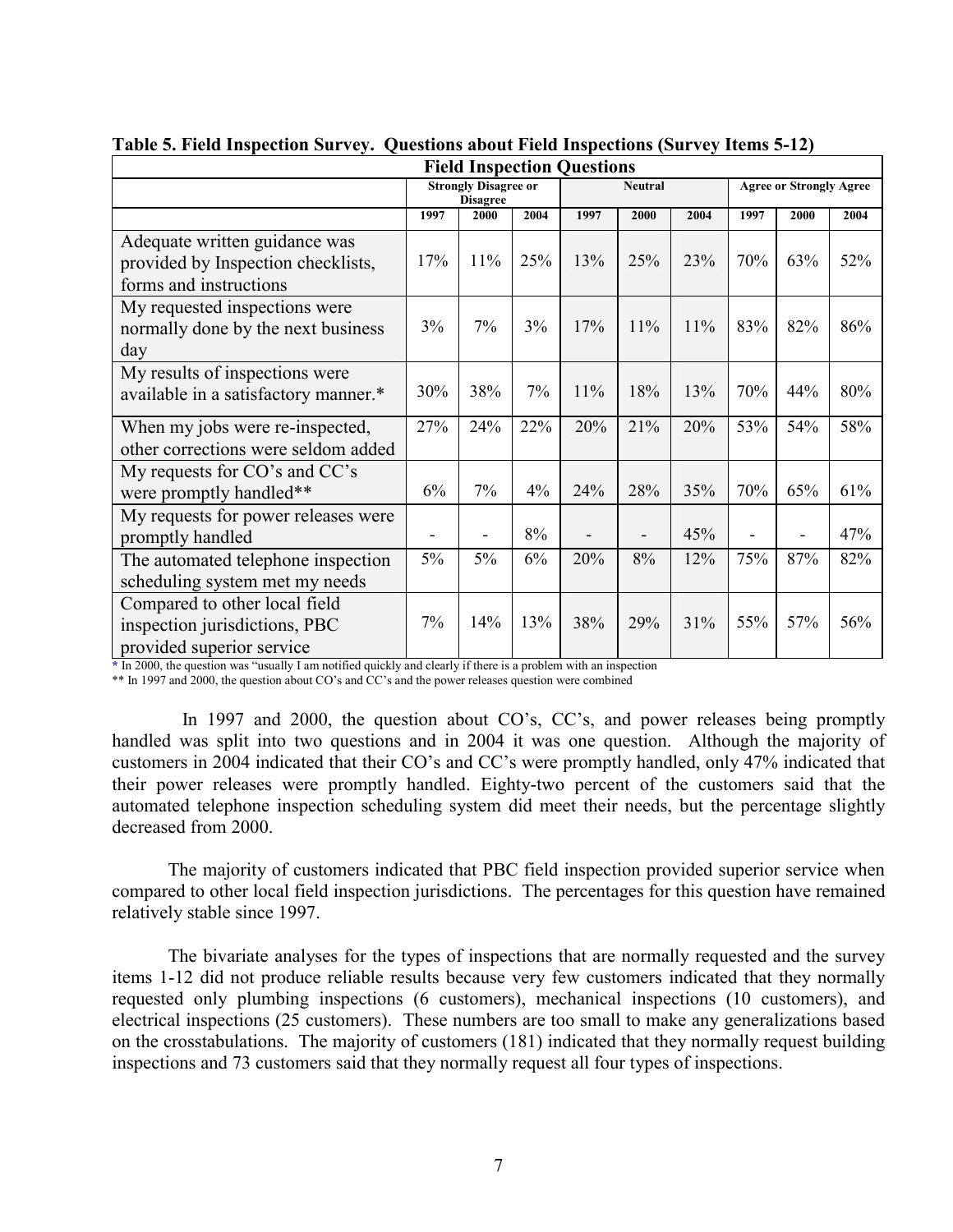Customers were asked to rate four service aspects that would assist with directing of resources for field inspection. Table 6 shows the ratings for the 1997, 2000 and 2004 surveys. In 2004, the number one priority, as ranked by the customers, is providing consistent, accurate, and timely inspections. The second priority is clearly and concisely communicated with customers, followed by treating customers in a professional and courteous manner, and finally is the priority of ensuring that new construction meets building and land development codes. Priorities #1 and #4 remained the same for 2000 and 2004, but priorities #2 and #3 switched.

|                                                 |       | <b>Ranking of Priorities</b>          |                                       |
|-------------------------------------------------|-------|---------------------------------------|---------------------------------------|
|                                                 | 1997* | 2000                                  | 2004                                  |
| Ensure that new construction meets building     |       |                                       |                                       |
| and land development codes                      |       | $(71\%$ agreed or<br>strongly agreed) | $(77\%$ agreed or<br>strongly agreed) |
| Provide consistent, accurate, and timely        |       |                                       |                                       |
| inspections                                     |       | $(91\%$ agreed or<br>strongly agreed) | $(97\%$ agreed or<br>strongly agreed) |
| Clearly and concisely communicated with         |       |                                       |                                       |
| customers                                       |       | $(90\%$ agreed or<br>strongly agreed) | $(95%$ agreed or<br>strongly agreed)  |
| Treat customers in a professional and courteous |       |                                       |                                       |
| manner                                          |       | $(88%$ agreed or<br>strongly agreed)  | $(94\%$ agreed or<br>strongly agreed) |

**Table 6. Field Inspection questions about directing resources. (Survey questions 15-18)** 

\* In 1997, the priorities were listed according to PBC ranking, and customers were asked to rank the priorities, not to mark based on "Not Important to Very Important" scale. The results of the customers' rankings were identical to the PBC rankings.

Customers were asked to identify one thing that they believe the field inspection staff is doing best. All of the comments are listed in Appendix E. Many customers commented on the timeliness of completing field inspections. Several customers noted that the field inspection staff is very knowledgeable and professional.

Customers were also asked for suggestions about improving the field inspection process. All of the comments are listed in Appendix F. Some of the customers mentioned that there needs to be more consistency and that perhaps the same inspectors who did the original field inspection should also complete the re-inspection. Others said that communication needs to be improved. Some customers suggested that the scheduled time slots for field inspections should be narrowed.

Overall, the majority of customers who use the field inspection services provided favorable ratings. Some of the favorable percentages did decrease from 2000 to 2004, but none were drastic decreases.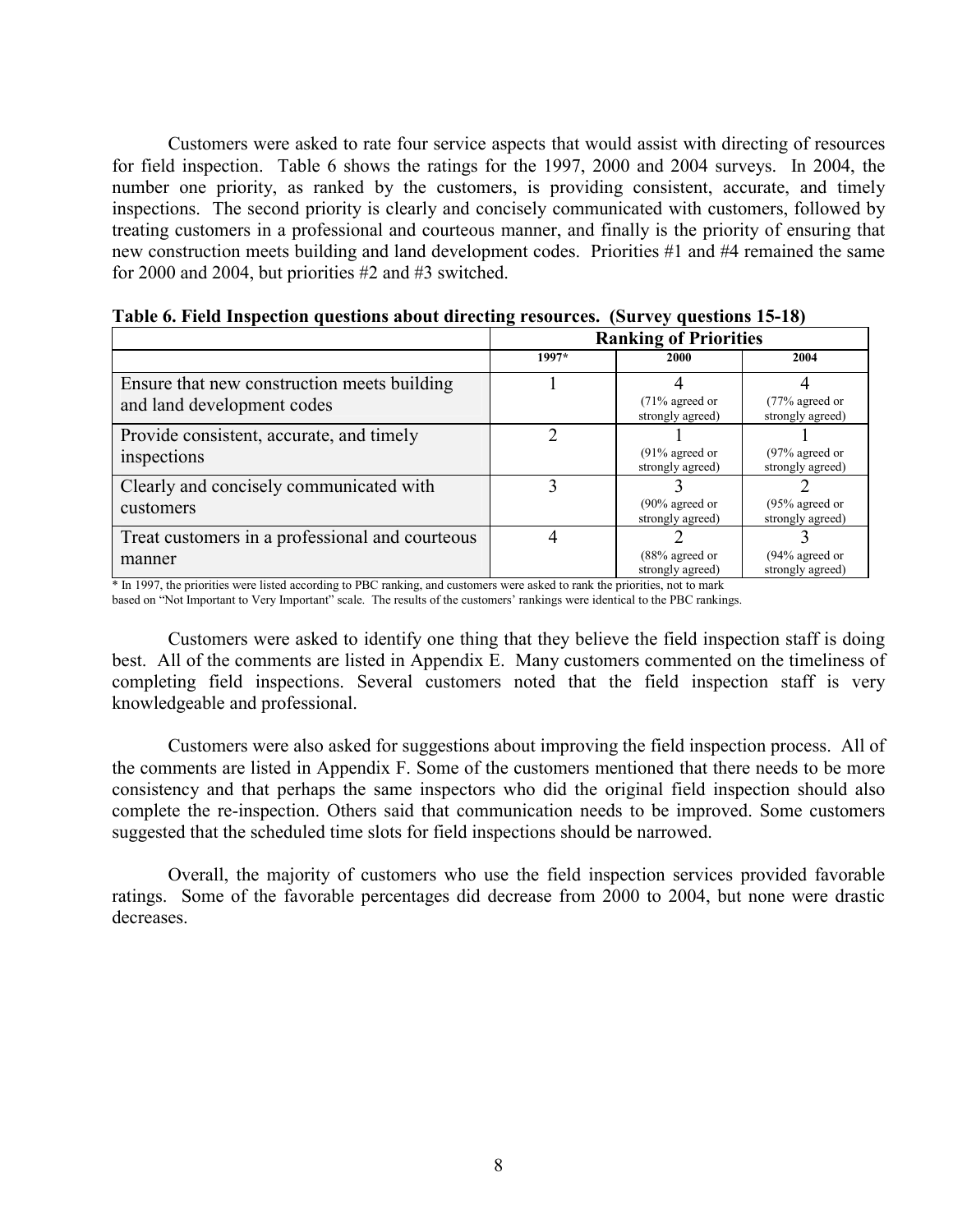#### **DCA Rule (9B-72), Product Approval and Additional Comments**

Part three of the survey contained two questions about the DCA Rule that was set by the Florida Building Commission. The purpose of the rule was to set new procedures that dictate how local or optional statewide approvals of construction products must be evaluated and decided. Customers were asked if they had any experience seeking product approval and their level of satisfaction with the 9B-72 procedures. Fifty-eight percent of the customers have not had any experience with the rule. Of those who have had experience with it, 5% indicated that they were very dissatisfied, 9% were dissatisfied, 11% were neutral, 16% were satisfied, and 1% were very satisfied.

In the final section of the survey, customers were asked to provide additional comments. All of the comments are listed in Appendix G. Several customers commented that PBC is doing an excellent job. Some commented that the automated inspection system is very simple and effective. Other customers commented that the new state product approval rule has caused some problems. Many customers made specific suggestions about ways to improve some of the services.

#### **Conclusion**

Overall, customers who use the preconstruction services are satisfied with the services. Based on this analysis, the favorable ratings for these services have increased since 2000. Many customers made useful comments about the preconstruction processes and the permitting/plan review processes. It is highly recommended that all of the comments be reviewed and that some of the suggestions be considered for implementation.

Overall, the majority of customers who use the field inspection services provided favorable ratings. Some of the favorable percentages did decrease from 2000 to 2004, but none were drastic decreases. Many customers made useful comments about the field inspection processes and the permitting/plan review processes. It is highly recommended that all of the comments be reviewed and that some of the suggestions be considered for implementation.

The majority of customers (58%) have not had any experience with the new DCA rule for product approval. For those customers who have had experience with it, 17% were satisfied or very satisfied and 14% were dissatisfied or very dissatisfied.

The majority of customers believe that PBC is providing superior service in both preconstruction and field inspections when compared to other jurisdictions. Furthermore, the majority of customers have seen improvements in the preconstruction services during the past two years. Clearly, the Palm Beach County Building Division is committed to providing the best services to its customers.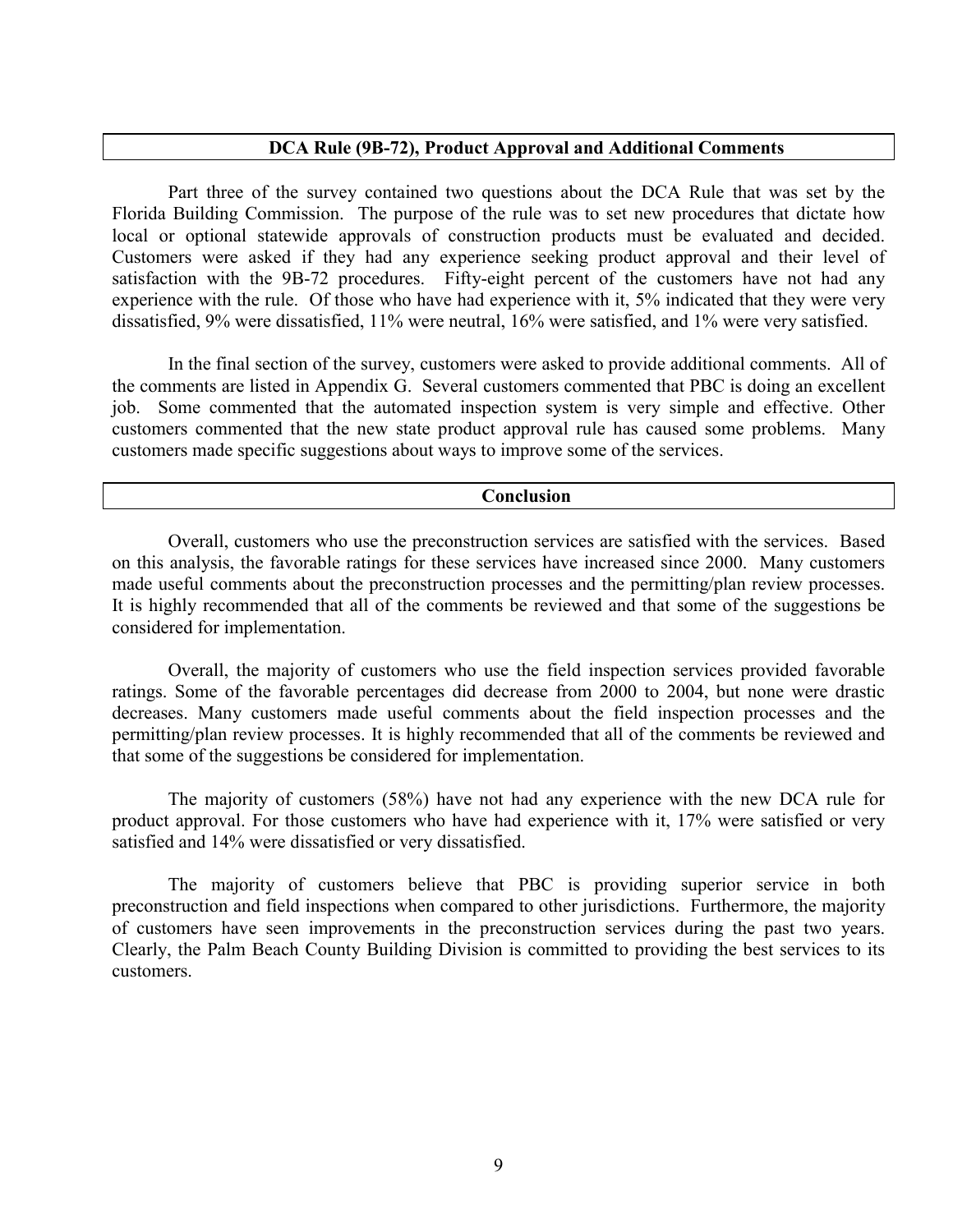## **Appendix A. The 2004 Survey. I. PRECONSTRUCTION SERVICES CUSTOMER SURVEY**

#### **Based on your experiences with the PBC permitting and plan review, please rate the following:**

|                                                                                                                                        |                 |                  |                    |                           | Strongly            |                                       |                |                          | Strongly                                          |
|----------------------------------------------------------------------------------------------------------------------------------------|-----------------|------------------|--------------------|---------------------------|---------------------|---------------------------------------|----------------|--------------------------|---------------------------------------------------|
|                                                                                                                                        |                 |                  |                    |                           |                     | Disagree Disagree Neutral Agree Agree |                |                          |                                                   |
| 1) Preconstruction staff thoroughly answered questions, citing code sections or policies 1                                             |                 |                  |                    |                           |                     | 2                                     | 3              | 4                        | 5                                                 |
|                                                                                                                                        |                 |                  |                    |                           |                     | $\overline{2}$                        | $\overline{3}$ | $\overline{4}$           | 5                                                 |
| 3) Preconstruction staff referred me to the correct staff to handle problems outside of their                                          |                 |                  |                    |                           |                     |                                       |                |                          |                                                   |
|                                                                                                                                        |                 |                  |                    |                           |                     | $\overline{2}$                        | 3              | 4                        | 5                                                 |
|                                                                                                                                        |                 |                  |                    |                           |                     | $\overline{2}$                        | 3              | 4                        | 5                                                 |
|                                                                                                                                        |                 |                  |                    |                           |                     | $\overline{2}$                        | 3              | $\overline{4}$           | 5                                                 |
| 6) My permit application normally received the initial review in a timely manner  1                                                    |                 |                  |                    |                           |                     | $\overline{2}$                        | $\overline{3}$ | $\overline{4}$           | 5                                                 |
| 7) Permit review comments I received adequately described corrections needed1                                                          |                 |                  |                    |                           |                     | $\overline{2}$                        | $\overline{3}$ | $\overline{4}$           | 5                                                 |
|                                                                                                                                        |                 |                  |                    |                           |                     | $\overline{2}$                        | $\overline{3}$ | $\overline{4}$           | 5                                                 |
|                                                                                                                                        |                 |                  |                    |                           |                     | $\overline{2}$                        |                | $\overline{4}$           | 5                                                 |
| 9) Compared to other local permitted jurisdictions, PBC provided superior service  1                                                   |                 |                  |                    |                           |                     |                                       | $\overline{3}$ |                          |                                                   |
|                                                                                                                                        |                 |                  |                    |                           |                     |                                       |                |                          |                                                   |
| 10) How many permit applications per month do you typically submit?                                                                    |                 |                  |                    |                           |                     |                                       |                |                          |                                                   |
| $\Box$ 1-10                                                                                                                            | $\square$ 11-50 | $\Box$ 51-100    | $\Box$ 101 or more |                           |                     |                                       |                |                          |                                                   |
|                                                                                                                                        |                 |                  |                    |                           |                     |                                       |                |                          |                                                   |
| 11) What percent of your applications typically requires corrections?                                                                  |                 |                  |                    |                           |                     |                                       |                |                          |                                                   |
| $\Box$ Less than 25% $\Box$ 26-50%                                                                                                     |                 | $\Box$ 51-75%    | $\Box$ 76-100%     |                           |                     |                                       |                |                          |                                                   |
|                                                                                                                                        |                 |                  |                    |                           |                     |                                       |                |                          |                                                   |
| In order to assist with directing resources to the service aspects of greatest importance to you, please rate the following:           |                 |                  |                    |                           |                     |                                       |                |                          |                                                   |
|                                                                                                                                        |                 |                  |                    |                           | Not at all Somewhat |                                       |                |                          | Somewhat Very                                     |
|                                                                                                                                        |                 |                  |                    |                           |                     |                                       |                |                          | Important Unimportant Neutral Important Important |
| 12) Ensure that proposed construction meets building and land development regulations 1                                                |                 |                  |                    |                           |                     | 2                                     | 3              | 4                        | 5                                                 |
|                                                                                                                                        |                 |                  |                    |                           |                     | $\overline{2}$                        | $\mathfrak{Z}$ | $\overline{4}$           | 5                                                 |
| 14) Meet customer expectations for plan review and permit issuance time tables 1                                                       |                 |                  |                    |                           |                     | $\overline{2}$                        | 3              | $\overline{4}$           | 5                                                 |
|                                                                                                                                        |                 |                  |                    |                           |                     | $\overline{2}$                        | 3              | $\overline{\mathcal{L}}$ |                                                   |
|                                                                                                                                        |                 |                  |                    |                           |                     |                                       |                |                          | 5                                                 |
|                                                                                                                                        |                 |                  |                    |                           |                     |                                       |                |                          |                                                   |
| If you use the following services offered in the Permit Centers, please rate your level of satisfaction: (If not, skip to question 19) |                 |                  |                    |                           |                     |                                       |                |                          |                                                   |
|                                                                                                                                        |                 |                  | Very               | Dissatisfied Dissatisfied |                     |                                       | Satisfied      |                          | Very                                              |
|                                                                                                                                        |                 |                  |                    | 2                         | Neutral             | $\overline{3}$                        | 4              |                          | Satisfied<br>5                                    |
|                                                                                                                                        |                 |                  |                    |                           |                     |                                       |                |                          |                                                   |
|                                                                                                                                        |                 |                  |                    | $\overline{2}$            |                     | 3                                     | $\overline{4}$ |                          | 5                                                 |
|                                                                                                                                        |                 |                  |                    | $\overline{2}$            |                     | 3                                     | $\overline{4}$ |                          | 5                                                 |
|                                                                                                                                        |                 |                  |                    |                           |                     |                                       |                |                          |                                                   |
| 19) Do you know that you can track your application on the Building Division website? (www.pbcgov.com/pzb) $\Box$ No                   |                 |                  |                    |                           |                     |                                       |                |                          | $\Box$ Yes                                        |
|                                                                                                                                        |                 |                  |                    |                           |                     |                                       |                |                          |                                                   |
| 20) Are you a: $\Box$ Prime Contractor                                                                                                 |                 | □ Sub Contractor |                    | $\Box$ Owner/Builder      |                     |                                       |                |                          |                                                   |
|                                                                                                                                        |                 |                  |                    |                           |                     |                                       |                |                          |                                                   |
| 21) What is the one thing that you believe the preconstruction staff is doing best?                                                    |                 |                  |                    |                           |                     |                                       |                |                          |                                                   |
|                                                                                                                                        |                 |                  |                    |                           |                     |                                       |                |                          |                                                   |
|                                                                                                                                        |                 |                  |                    |                           |                     |                                       |                |                          |                                                   |
|                                                                                                                                        |                 |                  |                    |                           |                     |                                       |                |                          |                                                   |
|                                                                                                                                        |                 |                  |                    |                           |                     |                                       |                |                          |                                                   |
|                                                                                                                                        |                 |                  |                    |                           |                     |                                       |                |                          |                                                   |
|                                                                                                                                        |                 |                  |                    |                           |                     |                                       |                |                          |                                                   |
| 23) What are your suggestions for making the permitting or plan review processes better?                                               |                 |                  |                    |                           |                     |                                       |                |                          |                                                   |

 $\_$  ,  $\_$  ,  $\_$  ,  $\_$  ,  $\_$  ,  $\_$  ,  $\_$  ,  $\_$  ,  $\_$  ,  $\_$  ,  $\_$  ,  $\_$  ,  $\_$  ,  $\_$  ,  $\_$  ,  $\_$  ,  $\_$  ,  $\_$  ,  $\_$  ,  $\_$  ,  $\_$  ,  $\_$  ,  $\_$  ,  $\_$  ,  $\_$  ,  $\_$  ,  $\_$  ,  $\_$  ,  $\_$  ,  $\_$  ,  $\_$  ,  $\_$  ,  $\_$  ,  $\_$  ,  $\_$  ,  $\_$  ,  $\_$  ,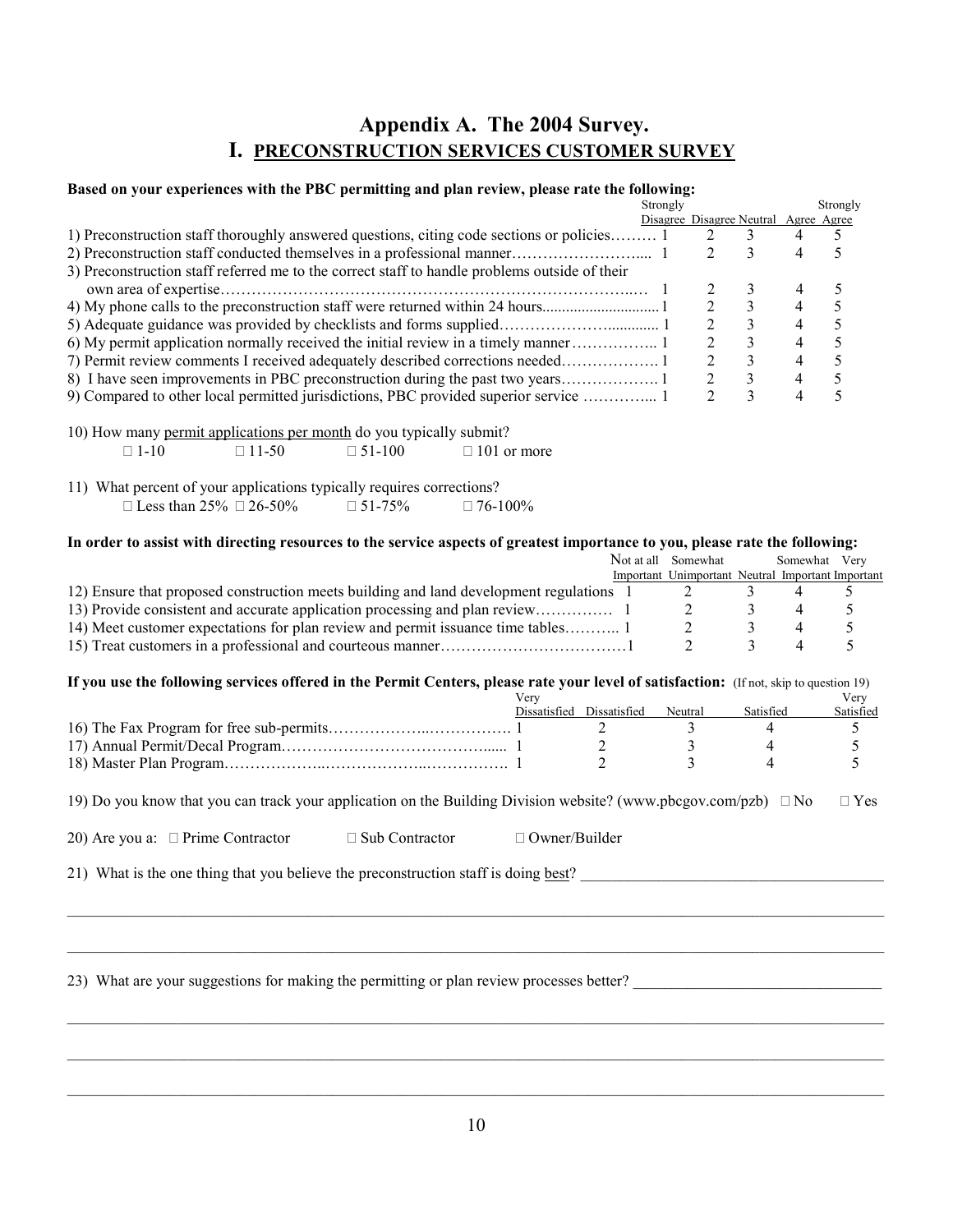#### **II. FIELD INSPECTIONS CUSTOMER SURVEY**

#### **Based on your experiences with the PBC Building Division Field Inspections, please rate the following:**

| Strongly                                                                                     |                  |   |       | Strongly |
|----------------------------------------------------------------------------------------------|------------------|---|-------|----------|
| Disagree                                                                                     | Disagree Neutral |   | Agree | Agree    |
| 1) Field Inspection staff thoroughly answered questions, citing code sections or policies. 1 | 2                | 3 |       |          |
|                                                                                              | 2                |   |       |          |
| 3) Field Inspection staff referred me to the correct staff to handle problems outside of     |                  |   |       |          |
|                                                                                              |                  |   |       |          |
|                                                                                              | $\overline{2}$   |   | 4     |          |
| 5) Adequate written guidance was provided by Inspection checklists, forms                    |                  |   |       |          |
|                                                                                              |                  |   |       |          |
|                                                                                              | 2                |   |       |          |
|                                                                                              |                  |   |       |          |
|                                                                                              |                  |   |       |          |
|                                                                                              |                  |   |       |          |
|                                                                                              |                  |   |       |          |
|                                                                                              |                  |   | 4     |          |
| 12) Compared to other local field inspection jurisdictions, PBC provided superior service.1  | 2                |   | 4     |          |
|                                                                                              |                  |   |       |          |
| 13) How many inspections per month do you usually request?                                   |                  |   |       |          |
| $\Box$ 11-50<br>$\Box$ 1-10<br>$\Box$ 51-100<br>$\Box$ 101 or more                           |                  |   |       |          |
| 14) What type of inspections do you normally request? (Check all that apply)                 |                  |   |       |          |
|                                                                                              |                  |   |       |          |

 $\Box$  Building  $\Box$  Plumbing  $\Box$  Mechanical  $\Box$  Electrical

#### In order to assist with directing resources to the service aspects of greatest importance to you, please rate the following:

| Not At All                                                                   | Somewhat    |         | Somewhat  | Verv      |
|------------------------------------------------------------------------------|-------------|---------|-----------|-----------|
| Important                                                                    | Unimportant | Neutral | Important | Important |
| 15) Ensure that new construction meets building and land development codes 1 |             |         |           |           |
|                                                                              |             |         |           |           |
|                                                                              |             |         |           |           |
|                                                                              |             |         |           |           |

 $\mathcal{L}_\mathcal{L} = \{ \mathcal{L}_\mathcal{L} = \{ \mathcal{L}_\mathcal{L} = \{ \mathcal{L}_\mathcal{L} = \{ \mathcal{L}_\mathcal{L} = \{ \mathcal{L}_\mathcal{L} = \{ \mathcal{L}_\mathcal{L} = \{ \mathcal{L}_\mathcal{L} = \{ \mathcal{L}_\mathcal{L} = \{ \mathcal{L}_\mathcal{L} = \{ \mathcal{L}_\mathcal{L} = \{ \mathcal{L}_\mathcal{L} = \{ \mathcal{L}_\mathcal{L} = \{ \mathcal{L}_\mathcal{L} = \{ \mathcal{L}_\mathcal{$ 

 $\mathcal{L}_\mathcal{L} = \{ \mathcal{L}_\mathcal{L} = \{ \mathcal{L}_\mathcal{L} = \{ \mathcal{L}_\mathcal{L} = \{ \mathcal{L}_\mathcal{L} = \{ \mathcal{L}_\mathcal{L} = \{ \mathcal{L}_\mathcal{L} = \{ \mathcal{L}_\mathcal{L} = \{ \mathcal{L}_\mathcal{L} = \{ \mathcal{L}_\mathcal{L} = \{ \mathcal{L}_\mathcal{L} = \{ \mathcal{L}_\mathcal{L} = \{ \mathcal{L}_\mathcal{L} = \{ \mathcal{L}_\mathcal{L} = \{ \mathcal{L}_\mathcal{$ 

 $\_$  ,  $\_$  ,  $\_$  ,  $\_$  ,  $\_$  ,  $\_$  ,  $\_$  ,  $\_$  ,  $\_$  ,  $\_$  ,  $\_$  ,  $\_$  ,  $\_$  ,  $\_$  ,  $\_$  ,  $\_$  ,  $\_$  ,  $\_$  ,  $\_$  ,  $\_$  ,  $\_$  ,  $\_$  ,  $\_$  ,  $\_$  ,  $\_$  ,  $\_$  ,  $\_$  ,  $\_$  ,  $\_$  ,  $\_$  ,  $\_$  ,  $\_$  ,  $\_$  ,  $\_$  ,  $\_$  ,  $\_$  ,  $\_$  ,

 $\_$  ,  $\_$  ,  $\_$  ,  $\_$  ,  $\_$  ,  $\_$  ,  $\_$  ,  $\_$  ,  $\_$  ,  $\_$  ,  $\_$  ,  $\_$  ,  $\_$  ,  $\_$  ,  $\_$  ,  $\_$  ,  $\_$  ,  $\_$  ,  $\_$  ,  $\_$  ,  $\_$  ,  $\_$  ,  $\_$  ,  $\_$  ,  $\_$  ,  $\_$  ,  $\_$  ,  $\_$  ,  $\_$  ,  $\_$  ,  $\_$  ,  $\_$  ,  $\_$  ,  $\_$  ,  $\_$  ,  $\_$  ,  $\_$  ,

 $\mathcal{L}_\mathcal{L} = \{ \mathcal{L}_\mathcal{L} = \{ \mathcal{L}_\mathcal{L} = \{ \mathcal{L}_\mathcal{L} = \{ \mathcal{L}_\mathcal{L} = \{ \mathcal{L}_\mathcal{L} = \{ \mathcal{L}_\mathcal{L} = \{ \mathcal{L}_\mathcal{L} = \{ \mathcal{L}_\mathcal{L} = \{ \mathcal{L}_\mathcal{L} = \{ \mathcal{L}_\mathcal{L} = \{ \mathcal{L}_\mathcal{L} = \{ \mathcal{L}_\mathcal{L} = \{ \mathcal{L}_\mathcal{L} = \{ \mathcal{L}_\mathcal{$ 

 $\_$  ,  $\_$  ,  $\_$  ,  $\_$  ,  $\_$  ,  $\_$  ,  $\_$  ,  $\_$  ,  $\_$  ,  $\_$  ,  $\_$  ,  $\_$  ,  $\_$  ,  $\_$  ,  $\_$  ,  $\_$  ,  $\_$  ,  $\_$  ,  $\_$  ,  $\_$  ,  $\_$  ,  $\_$  ,  $\_$  ,  $\_$  ,  $\_$  ,  $\_$  ,  $\_$  ,  $\_$  ,  $\_$  ,  $\_$  ,  $\_$  ,  $\_$  ,  $\_$  ,  $\_$  ,  $\_$  ,  $\_$  ,  $\_$  ,

19) What is the one thing that you believe the Field Inspection staff is doing <u>best</u>?

20) What are your suggestions for making the Field Inspection process better?\_\_\_\_\_\_\_\_\_\_\_\_\_\_\_\_\_\_\_\_\_\_\_\_\_\_\_\_\_\_\_\_\_\_\_\_\_\_\_\_\_\_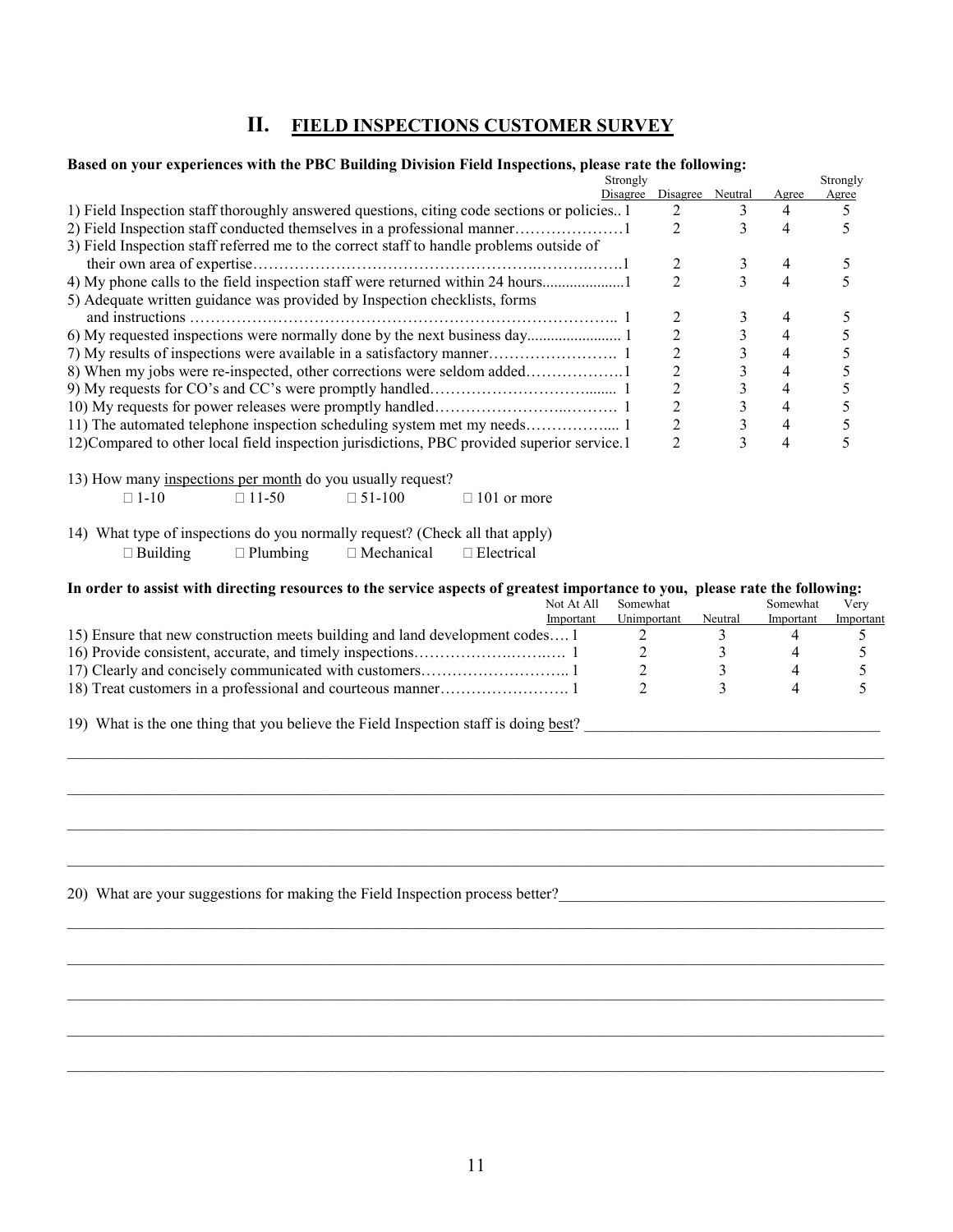| <b>III.</b> Product Approval Per DCA Rule (9B-72): Since October 1, 2003, new procedures set by the Florida Building Commission |  |
|---------------------------------------------------------------------------------------------------------------------------------|--|
| have dictated how local or optional statewide approvals of construction products must be evaluated and decided. Please          |  |
| indicate your experience under 9B-72:                                                                                           |  |

- $\Box$  I have had no experience seeking product approval under state rule 9B-72.
- □ I have had experience seeking product approval under state rule 9B-72 and my satisfaction with rule 9B-72 procedure is:

□ Very Dissatisfied  $\Box$  Dissatisfied  $\Box$  Neutral  $\Box$  Satisfied  $\hfill\Box$  <br> Very Satisfied

IV. Please add any other comments: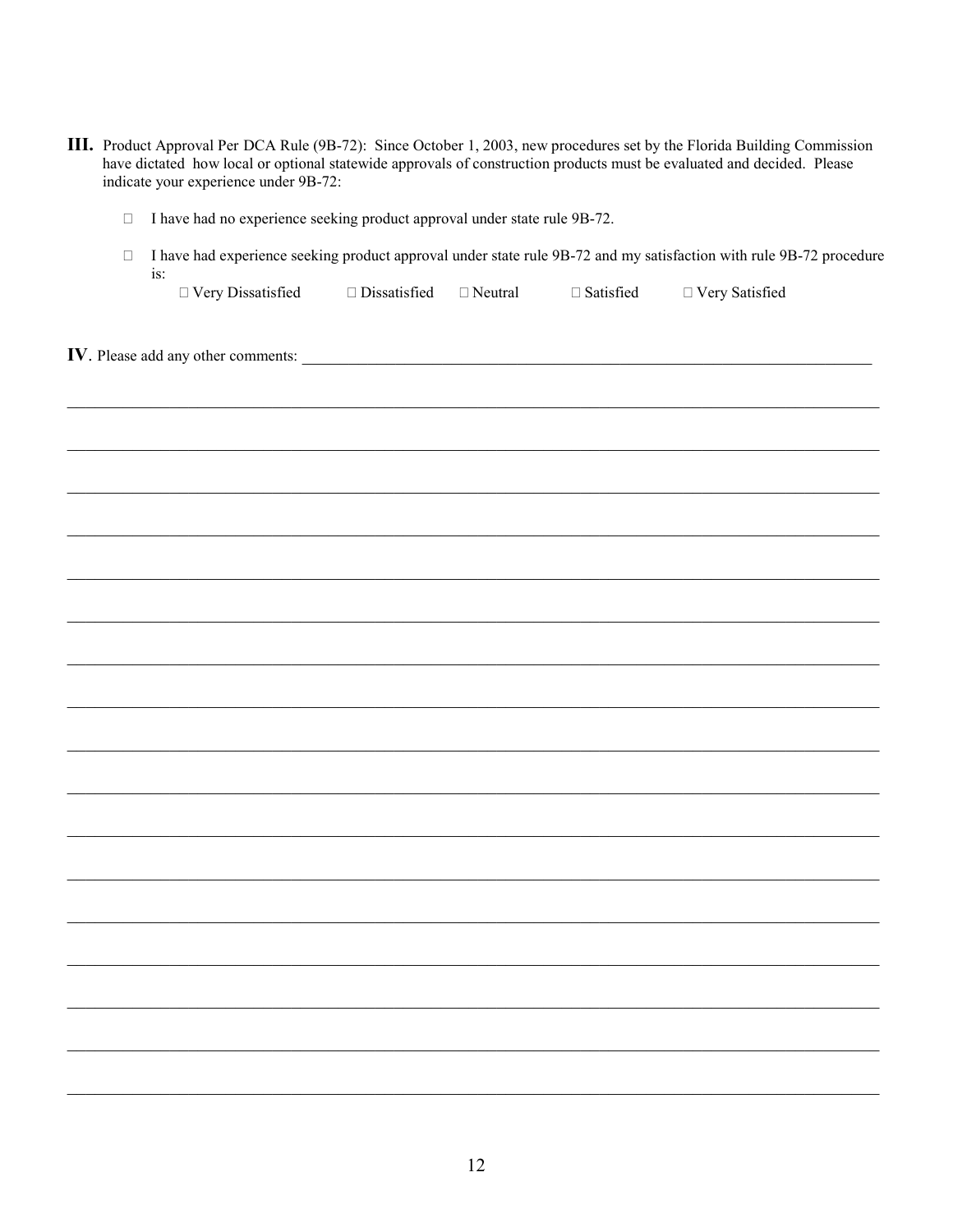#### **Appendix B. Bivariate Analyses for Preconstruction Survey Questions.**

The tables below are the crosstabulations for preconstruction survey questions #1-9 by the type of company (prime contractor, sub-contractor, and owner/builder). The survey question and the corresponding ratings are listed in the left-hand column and the types of company are listed in the right-hand columns.

The interpretation of the information is provided in the following example: For survey question 1, 68% of the prime contractors agreed or strongly agreed that preconstruction staff thoroughly answered their questions, 69% of the sub-contractors agreed or strongly agreed with the statement, and 77% of the owner/builders agreed or strongly agreed with the statement.

If the percentage difference between the three types of companies is less than 30%, then there isn't a significant difference between the ratings of the prime contractors, sub-contractors, or owner/builders. According to all the results below, there were no significant differences for any of the survey questions, except survey question 8. Sixty-one percent of the sub-contractors have seen improvements in preconstruction during the past two years, but only 31% of the owner/builders have seen improvements.

|                                                     | Prime contractor   Sub contractor |         | Owner/Builder |  |  |  |  |  |
|-----------------------------------------------------|-----------------------------------|---------|---------------|--|--|--|--|--|
| Preconstruction staff thoroughly answered questions |                                   |         |               |  |  |  |  |  |
| Strongly Disagree or Disagree                       | $14.1\%$                          | $9.3\%$ | 10.0%         |  |  |  |  |  |
| Neutral                                             | 17.6%                             | 20.9%   | 12.5%         |  |  |  |  |  |
| Agree or Strongly Agree                             | 68.3%                             | 69.8%   | 77.5%         |  |  |  |  |  |

Survey Question 1: Preconstruction staff thoroughly answered questions by Type of Company

Survey Question 2: Preconstruction staff conducted themselves in a professional manner by Type of Company

|                                                                        | Prime contractor   Sub contractor |       | Owner/Builder |
|------------------------------------------------------------------------|-----------------------------------|-------|---------------|
| Preconstruction staff conducted themselves in a<br>professional manner |                                   |       |               |
| Strongly Disagree or Disagree                                          | 4.9%                              | 2.3%  | 2.4%          |
| <b>Neutral</b>                                                         | 13.7%                             | 6.8%  | 12.2%         |
| Agree or Strongly Agree                                                | 81.4%                             | 90.9% | 85.4%         |

Survey Question 3: Preconstruction staff referred me to correct staff by Type of Company

|                                                    | Prime contractor I Sub contractor |       | Owner/Builder |
|----------------------------------------------------|-----------------------------------|-------|---------------|
| Preconstruction staff referred me to correct staff |                                   |       |               |
| Strongly Disagree or Disagree                      | 10.3%                             | 11.4% | $17.1\%$      |
| Neutral                                            | 18.6%                             | 15.9% | 17.1%         |
| Agree or Strongly Agree                            | 71 1%                             | 72.7% | 65.9%         |

Survey Question 4: Preconstruction staff returned my phone calls in 24 Hours by Type of Company

|                                                     | Prime contractor   Sub contractor |       | Owner/Builder |
|-----------------------------------------------------|-----------------------------------|-------|---------------|
| Preconstruction staff returned my phone calls in 24 |                                   |       |               |
| <b>Hours</b>                                        |                                   |       |               |
| Strongly Disagree or Disagree                       | 23.2%                             | 18.2% | 14.6%         |
| Neutral                                             | 18.8%                             | 18.2% | 14.6%         |
| Agree or Strongly Agree                             | 57.9%                             | 63.6% | 70.7%         |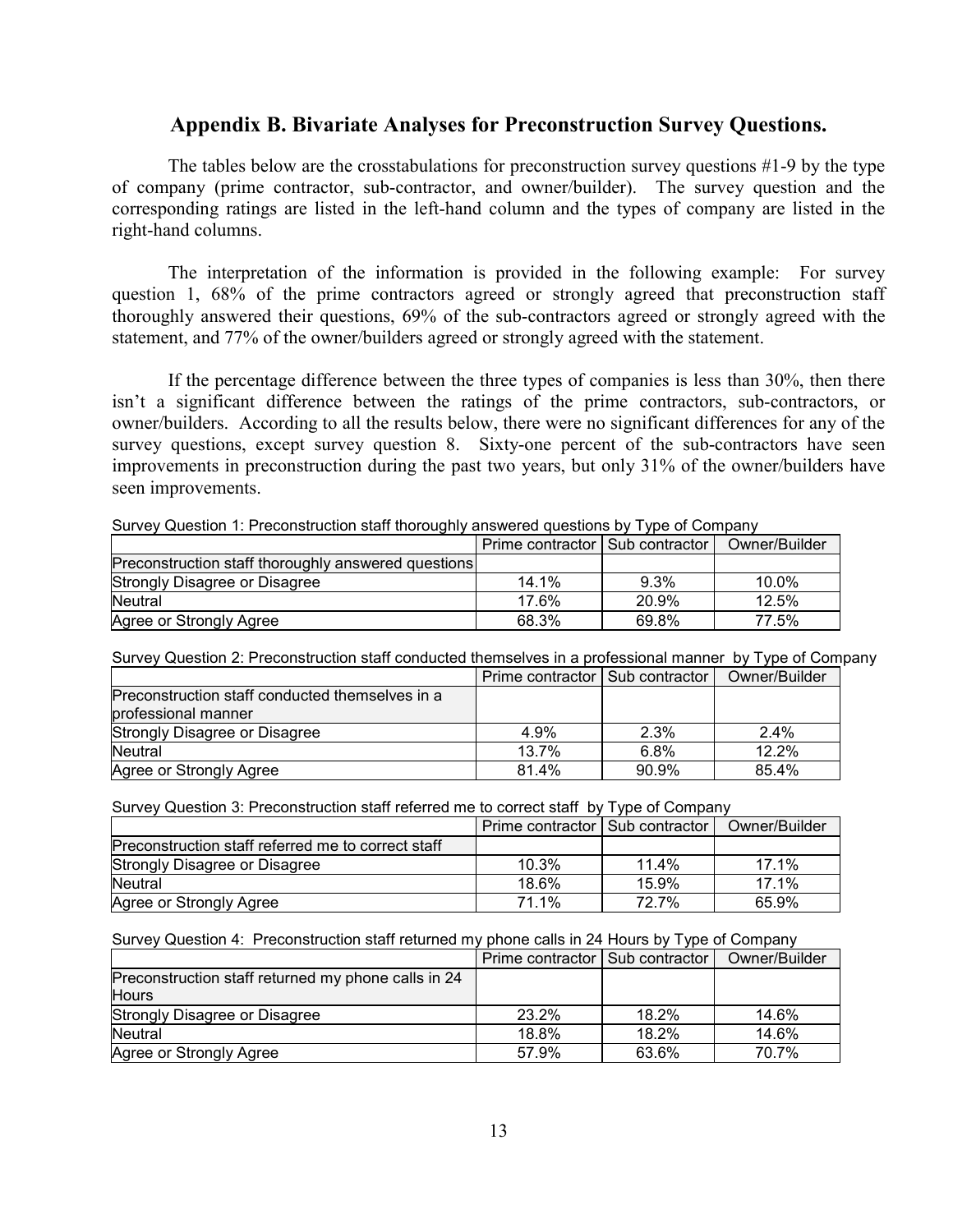|                                                  | Prime contractor Sub contractor |         | Owner/Builder |
|--------------------------------------------------|---------------------------------|---------|---------------|
| Adequate guidance was provided by checklists and |                                 |         |               |
| forms                                            |                                 |         |               |
| Strongly Disagree or Disagree                    | 15.1%                           | $6.7\%$ | 15.0%         |
| Neutral                                          | 24.4%                           | 20.0%   | 32.5%         |
| Agree or Strongly Agree                          | 60.5%                           | 73.3%   | 52.5%         |

#### Survey Question 5: Adequate guidance was provided by checklists and forms by Type of Company

Survey Question 6: Permit application received initial review in timely manner by Type of Company

|                                                      | Prime contractor Sub contractor |       | Owner/Builder |
|------------------------------------------------------|---------------------------------|-------|---------------|
| Permit application received initial review in timely |                                 |       |               |
| manner                                               |                                 |       |               |
| Strongly Disagree or Disagree                        | 28.2%                           | 15.9% | 19.0%         |
| <b>Neutral</b>                                       | 21.8%                           | 20.5% | 14.3%         |
| Agree or Strongly Agree                              | 50.0%                           | 63.6% | 66.7%         |

#### Survey Question 7: Permit review comments adequately described corrections needed by Type of Company

|                                             | Prime contractor   Sub contractor |       | Owner/Builder |
|---------------------------------------------|-----------------------------------|-------|---------------|
| Permit review comments adequately described |                                   |       |               |
| corrections needed                          |                                   |       |               |
| Strongly Disagree or Disagree               | 13.8%                             | 4.5%  | 7.3%          |
| Neutral                                     | 20.7%                             | 25.0% | 24.4%         |
| Agree or Strongly Agree                     | 65.5%                             | 70.5% | 68.3%         |

Survey Question 8: I have seen improvements in PBC preconstruction during past two years by Type of **Company** 

|                                                 | Prime contractor   Sub contractor |       | Owner/Builder |
|-------------------------------------------------|-----------------------------------|-------|---------------|
| I have seen improvements in PBC preconstruction |                                   |       |               |
| during past two years                           |                                   |       |               |
| Strongly Disagree or Disagree                   | 19.4%                             | 9.1%  | 4.9%          |
| Neutral                                         | 30.8%                             | 29.5% | 63.4%         |
| Agree or Strongly Agree                         | 49.8%                             | 61.4% | 31.7%         |

Survey Question 9: Compared to other local permitted jurisdictions, PBC provided superior performance by Type of Company

|                                                      | Prime contractor   Sub contractor |       | Owner/Builder |
|------------------------------------------------------|-----------------------------------|-------|---------------|
| Compared to other local permitted jurisdictions, PBC |                                   |       |               |
| provided superior performance                        |                                   |       |               |
| Strongly Disagree or Disagree                        | 26.6%                             | 20.0% | 9.5%          |
| Neutral                                              | 27.6%                             | 24.4% | 40.5%         |
| Agree or Strongly Agree                              | 45.8%                             | 55.6% | 50.0%         |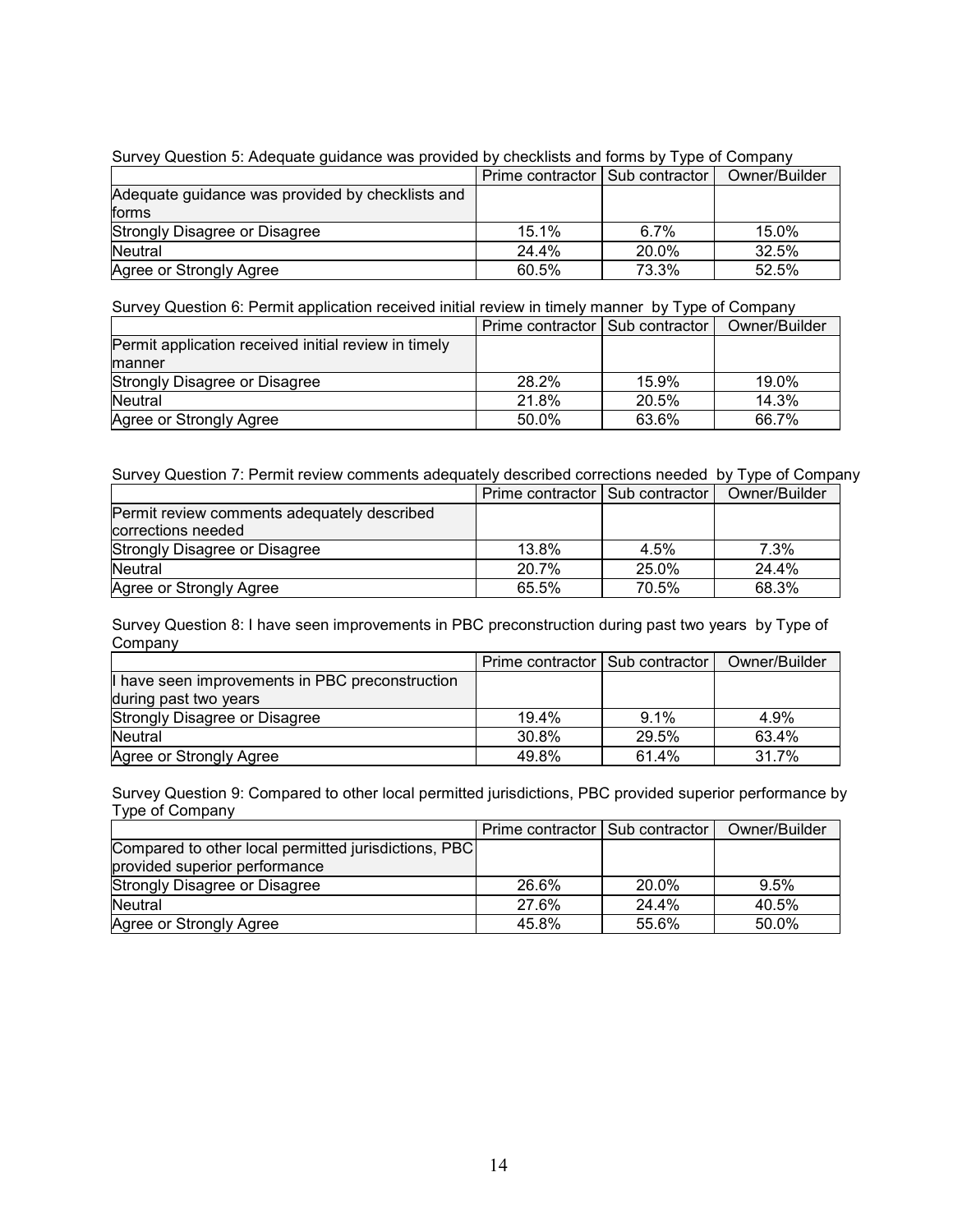# **APPENDIX C. ONE THING PRECONSTRUCTION IS DOING BEST.**

| <b>ACCEPTING PERMIT APPLICATIONS</b>                                             |
|----------------------------------------------------------------------------------|
| ADJUSTING TO NEW BUILDING CODE                                                   |
| <b>ADVISEMENT</b>                                                                |
| ANSWER QUESTIONS IN A TIMELY MANNER                                              |
| <b>ANSWERING OUESTIONS</b>                                                       |
| ANSWERING QUESTIONS AND SENDING US TO THE RIGHT PEOPLE                           |
| ANSWERING QUESTIONS ON CODE ISSUES                                               |
| <b>APPLICATION IN-TAKE</b>                                                       |
| APPLICATIONS PROCESSED TIMELY & PROPERLY                                         |
| <b>ASSIST IN PLAN DEFICIENCIES</b>                                               |
| <b>ATTITUDE AND PROFESSIONALISM</b>                                              |
| AVAILABLE TO ANSWER ALL QUESTIONS                                                |
| BEING CLOSE TO WHERE NEW CONSTRUCTION IS TAKING PLACE                            |
| <b>BEING COURTEOUS</b>                                                           |
|                                                                                  |
| CALLING ON PERMIT PROBLEMS IN AN EFFICIENT MANNER                                |
| CAN'T IMPROVE ON N. COUNTY BRANCH SYSTEM                                         |
| CHANGING PROTOCOL; TO MEET GROWTH IN AREA                                        |
| <b>CHECKING REQUIRED INFO</b>                                                    |
| COMMUNICATING- ON THE WHOLE THE BEST COUNTY TO WORK FOR                          |
| COMMUNICATING PROBLEMS TO THE BUILDER                                            |
| <b>COMMUNICATIONS</b>                                                            |
| <b>COURTEOUS</b>                                                                 |
| <b>COURTEOUS AND HELPFUL</b>                                                     |
| COURTEOUS RECEIPT AND FOLLOW-UP OF SUBMITTALS                                    |
| <b>CUSTOMER CARE</b>                                                             |
| DRAGGING THEIR FEET AND BEING DISCOURTEOUS                                       |
| EMPLOYEES ARE KNOWLEDGEABLE, COURTEOUS, AND HELPFUL                              |
| <b>EXPEDITING THE PERMIT PREP PROCESS</b>                                        |
| EXPLAIN ANY PROBLEMS OR ITEMS MISSING ON APPLICATIONS                            |
| EXPLAINING THINGS ON PLANS THAT NEED CORRECTING                                  |
| FAST WHEN APPLYING AND PICKING UP PERMITS                                        |
| FRIENDLY                                                                         |
| <b>FRIENDLY &amp; COURTEOUS</b>                                                  |
| FRIENDLY AND PROMPT                                                              |
| FRIENDLY, COURTEOUS, HELPFUL                                                     |
| GENERALLY, THE COUNTER STAFF IS COURTEOUS AND PROFESSIONAL SINCE MR. HOLT BECAME |
| <b>BUILDING OFFICIAL</b>                                                         |
| GETTING INFO FOR PERMITS INTO THE COMPUTER SYSTEM                                |
| <b>GETTING PERMITS BACK</b>                                                      |
| <b>GETTING PERMITS OUT FAST</b>                                                  |
| GIVING ENOUGH INFO TO SUBMIT THE PERMIT AND APPLICATIONS FIRST TIME              |
| GIVING IN TO GET THE PERMIT PROCESS DONE MORE EASILY                             |
| <b>GOOD AVAILABILITY ALWAYS SOMEONE THERE</b>                                    |
| HANDLING QUESTIONS AND CONCERNS                                                  |
| HANDLING THE INITIAL SUBMITTAL QUICKLY-NO LINES IN LOBBY                         |
| HAVING AN ON-LINE SERVICE                                                        |
| HELP PROCESSING THE PERMITS                                                      |
| HELPFUL- WILLING TO WORK WITH YOU                                                |
| <b>HELPFUL</b>                                                                   |
| HELPFUL IN ANSWERING QUESTIONS & HELP OBTAIN CORRECT PERMITS                     |
| HELPFUL IN GIVING DIRECTION OF APPLICATION AND NECESSARY INFO                    |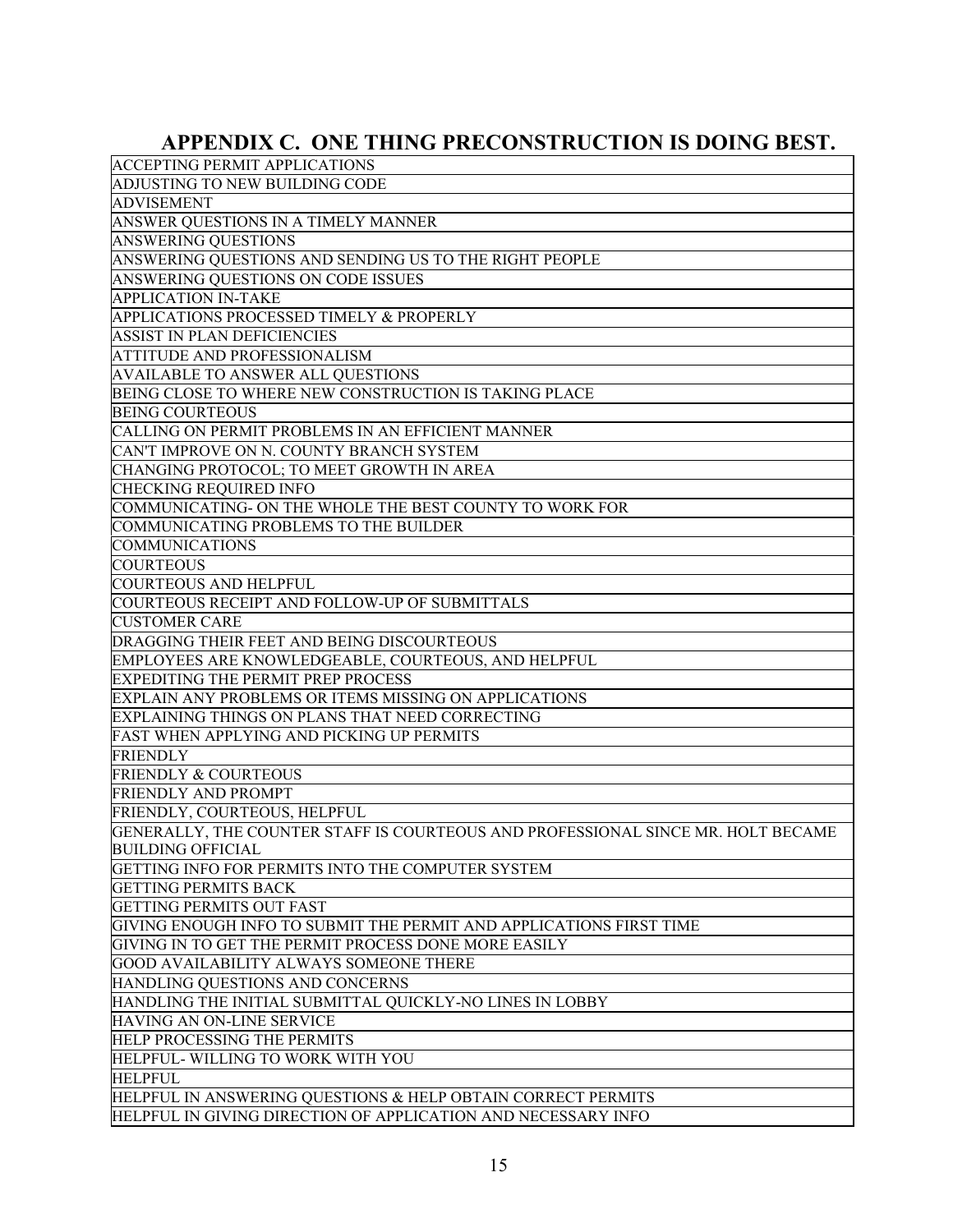| HOW STAFF HANDLES PROBLEMS OUTSIDE THEIR AREA                                     |
|-----------------------------------------------------------------------------------|
| <b>INFORMATION GIVEN</b>                                                          |
| <b>INFORMATIVE &amp; CLEARING APPLICATION IN DUE PROCESS</b>                      |
| INITIAL APPLICATION PROCESS AND SUBMITTAL                                         |
| INTAKE AND KEEPING TRACK OF APPLICATIONS                                          |
| <b>INTAKE IS HAPPENING QUICKER</b>                                                |
| KEEP IN CONTACT ABOUT PERMIT PROCESS                                              |
| KEEPING CONTRACTORS UP TO DATE ON PERMIT STATUS                                   |
| KEEPING THE APPLICANTS MOVING, THERE'S SELDOM A LONG LINE                         |
| <b>KNOWLEDGEABLE</b>                                                              |
| KNOWLEDGEABLE AND COURTEOUS                                                       |
| KNOWLEDGEABLE AND PROFESSIONAL                                                    |
| KNOWLEDGE OF THEIR DEPARTMENT                                                     |
| LOOKING OVER PLANS TO MAKE SURE ALL IS OK DURING INITIAL APPLICATION PROCESS      |
| MAKE CUSTOMER FEEL AT EASE AND COMFORTABLE WHEN DISCUSSING PLANS                  |
| MAKE TIME TO ANSWER QUESTIONS                                                     |
| MAKING SURE ALL DOCUMENTS ARE SUBMITTED                                           |
| MAKING SURE PERMITS ARE COMPLETED CORRECTLY                                       |
| MOST STAFF MEMBERS ARE VERY THOROUGH & HELPFUL @ N. COUNTY OFFICE                 |
| N. COUNTY DOES A GOOD JOB OF HANDING PERMIT APPLICATIONS                          |
| NICE DURING APPLICATION PROCESS                                                   |
| NICE IN S. COUNTY                                                                 |
| ORGANIZATION                                                                      |
| PBC IS MORE ORGANIZED THAN OTHER MUNICIPALILITES. AND TREATS CONTRACTORS AND TIME |
| <b>AS IMPORTANT</b>                                                               |
| PERMIT APPLICATION                                                                |
| PERMIT PROCESS EFFICIENT AND TIMELY                                               |
|                                                                                   |
| PERMIT REVIEW COMMENTS AND CHECKLISTS                                             |
| PERSONAL SERVICE                                                                  |
| PLAN REVIEW & PERMIT ISSUANCE IS MORE TIMELY                                      |
| PLAN REVIEW @ N. COUNTY OFFICE                                                    |
| PLAN REVIEW IS QUICK W/DETAILED CORRECTIONS                                       |
| PLAN REVIEW PERSONNEL WILL CALL OUR OFFICE WHEN THEY HAVE AN ISSUE VERSUS JUST    |
| PUTTING IT ON HOLD                                                                |
| PLAN REVIEW UPON INITIAL SUBMITTAL                                                |
| PLAN REVIEWERS ARE ALWAYS ACCESSIBLE TO ANSWER QUESTIONS                          |
| PLAN REVIEWERS WORK QUICKLY                                                       |
| PLAN REVIEWING. CODE INFORMATION TO US. SUPERB PLAN REVIEWING, VERY PROFESSIONAL  |
| PRECONSTRUCTION STAFF GIVES AN OUTLINE OF WHAT THEY ARE EXPECTING                 |
| PROCESSING PERMITS QUICKLY                                                        |
| PROCESSING THE AMOUNT OF PERMITS THEY DO                                          |
| PROFESSIONAL AND COURTEOUS CUSTOMER SERVICE                                       |
| PROFESSIONAL CUSTOMER SERVICE                                                     |
| PROMPT & EFFICIENT SERVICE                                                        |
| PROMPTLY RECEIVING AND REVIEWING THE PERMIT APPLICATIONS WHEN SUBMITTED           |
| PROVIDES GREAT SERVICE WHEN STAFFED PROPERLY                                      |
| PROVIDING INFORMATION                                                             |
| QUALIFIED AND ORGANIZED STAFF                                                     |
| <b>QUICK SERVICE</b>                                                              |
| QUICKER PROCESSING. TOO MANY DEPARTMENTS TO GO THROUGH BEFORE GETTING PERMIT      |
| THROUGH THE SYSTEM                                                                |
| RECORD DEPT. IS SUPERIOR IN THE AREA OF IMMEDIATE RESPONSE AND ACCURACY OF INFO   |
| PROVIDED<br>REPRESENTING THE COUNTY                                               |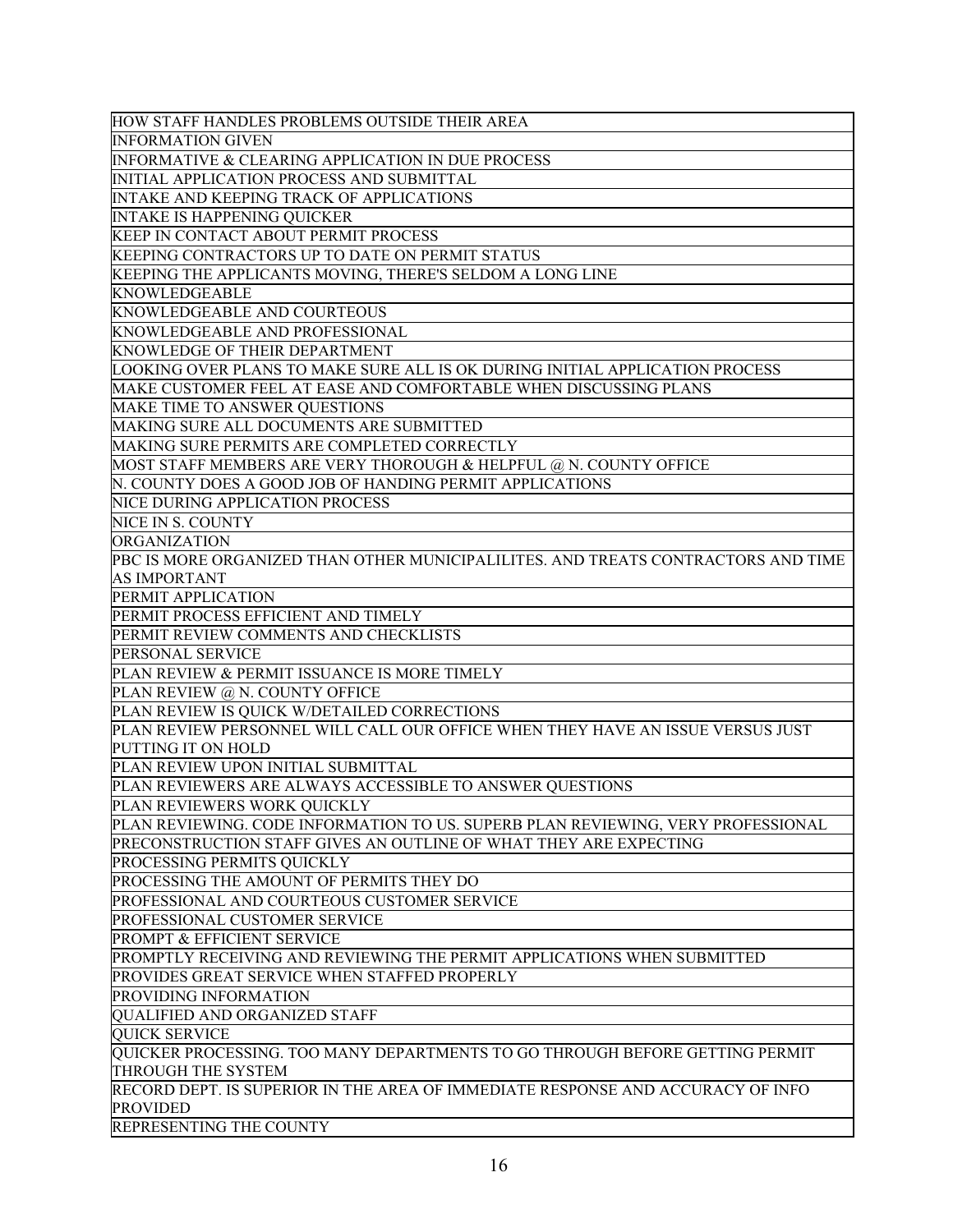| REVIEW OF BUILDING PERMIT FOR BUILDING CODE ISSUES                |
|-------------------------------------------------------------------|
| S. COUNTY EMPLOYEES HELPFUL SOMETIME                              |
| S. COUNTY OFFICE IS ALWAYS FRIENDLY AND HELPFUL                   |
| <b>SERVICE</b>                                                    |
| SERVICING APPLICANTS W/CONCERN FOR PROJECTS                       |
| <b>SPEED BY WHICH PLANS ARE REVIEWED</b>                          |
| SPEED OF TURNAROUND AND COURTEOUS COMMUNICATION                   |
| <b>STAFF GIVES GOOD SERVICE</b>                                   |
| STAFF HANDLES PROBLEMS OUTSIDE THEIR OWN AREA WELL                |
| STAFF IS FRIENDLY AND HELPFUL                                     |
| <b>TAKE OUR MONEY</b>                                             |
| <b>TAKING APPLICATIONS</b>                                        |
| TAKING APPLICATIONS AND REVIEWING THEM                            |
| TAKING CARE OF PEOPLE IN A TIMELY MANNER                          |
| THE STAFF IS ABLE TO TELL WHAT ADDITIONAL INFORMATION IS NEEDED   |
| THEIR KNOWLEDGE                                                   |
| THEY ARE HELPFUL AND PROFESSIONAL                                 |
| THEY ARE KNOWLEDGEABLE                                            |
| THEY ARE NOT VERY PRAGMATIC. DIRECT ACCESS TO THE TOP WHEN NEEDED |
| THEY CALL IF THERE IS A PROBLEM, PROBLEMS SOLVED QUICKLY          |
| THEY DO ALL PHASES OF THEIR JOB WELL                              |
| THEY DO JOB IN A TIMELY & PROFESSIONAL MANNER                     |
| THEY GET QUESTIONS ANSWERED VERY QUICKLY                          |
| THEY TRY TO BE HELPFUL                                            |
| TIMELY AND HELPFUL                                                |
| <b>TIMELY PROCESSING</b>                                          |
| <b>TIMELY REVIEWS</b>                                             |
| TIMELY WITH LARGE WORKLOAD                                        |
| TRACKING THE STATUS OF A PERMIT PACKAGE                           |
| TREATING YOU LIKE A CUSTOMER                                      |
| TRY TO BE HELPFUL                                                 |
| TRY TO DO THEIR BEST                                              |
| <b>TRYING</b>                                                     |
| TRYING TO KEEP UP WITH WORK LOAD                                  |
| TURNAROUND TIME FOR PERMITS                                       |
| USING VOICE MAIL INSTEAD OF ANSWERING THEIR CALLS                 |
| USUALLY PLEASANT AND HELPFUL                                      |
| VERY HELPFUL IN GETTING THE PAPERWORK COMPLETED                   |
| VERY HELPFUL IN TALKING ABOUT PERMIT PROCESS                      |
| WORKING W/CONTRACTOR TO HAVE PLANS MEET CURRENT CODES             |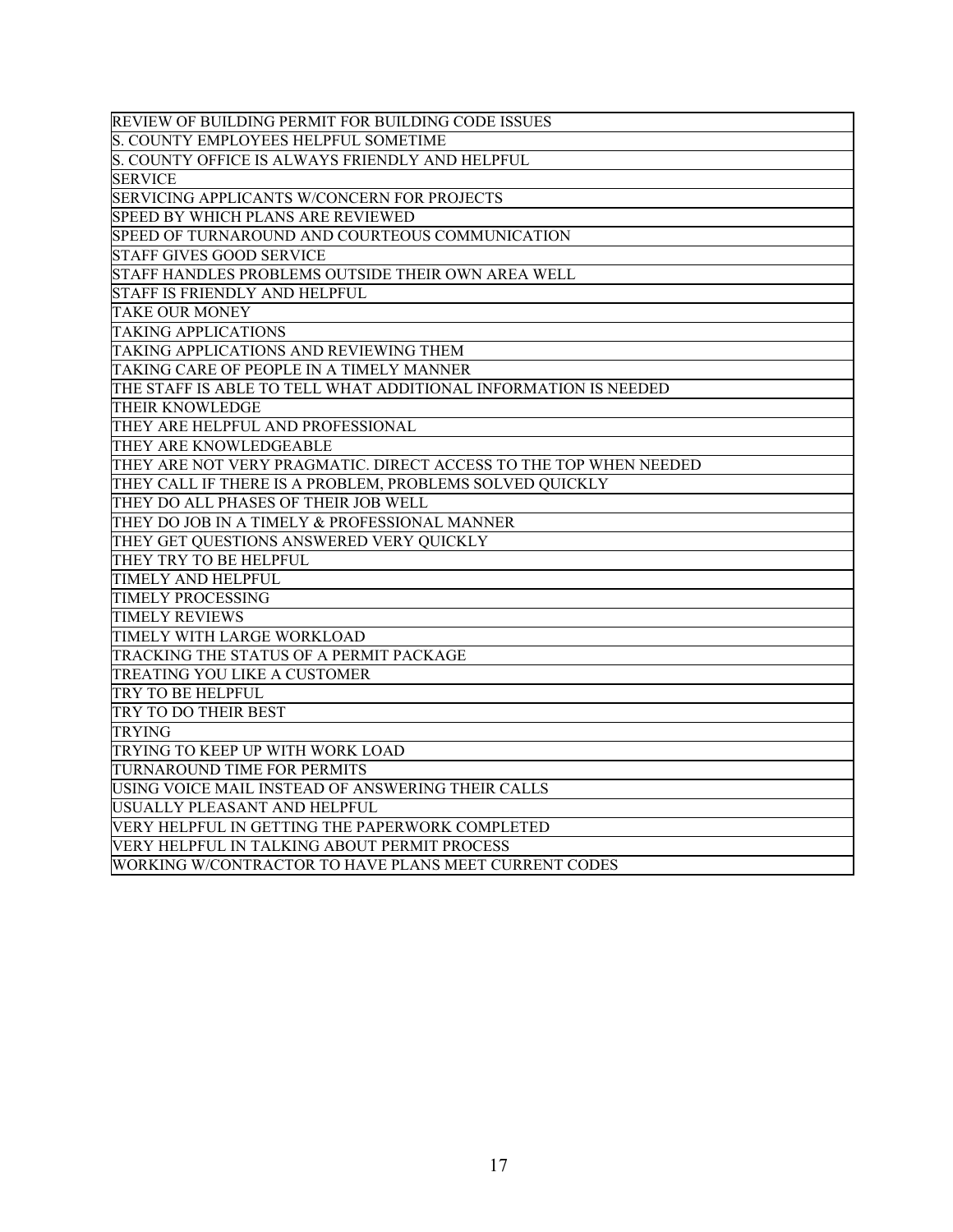### **APPENDIX D. SUGGESTIONS FOR MAKING THE PERMITTING AND PLAN REVIEW PROCESSES BETTER**

| 24 HOUR TURN OVER ON SUB PERMITS                                                     |
|--------------------------------------------------------------------------------------|
| ACCEPTING CREDIT CARDS, GIVE CUSTOMERS ACCESS, FOR A FEE, TO COPY MACHINE, SHOULD BE |
| MONITORED BY CAMERAS TO WATCH STAFF                                                  |
| ADDITIONAL STAFF TO MAKE PERMIT REVIEW FASTER                                        |
| ANSWER PHONE, RETURN CALLS                                                           |
| APPLY FOR PERMITS ON LINE                                                            |
| ASSIGN STAFF OUT OF COUNTY CONTRACTORS                                               |
| BE CONSISTENT ON CODE CHANGES                                                        |
| BEING ABLE TO DROP OFF COMPLETED PERMIT APPLICATIONS WITHOUT HAVING TO WAIT          |
| BETTER ACCESSIBILITY OF QUALIFIED TRADES INSPECTORS TO ANSWER QUESTIONS              |
| BETTER AND MORE RAPID REVIEW ON ANY PROBLEMS W/REVIEWER AND RETURNING CALLS          |
| BETTER ATTITUDE AND TREATMENT OF CONTRACTORS                                         |
| BETTER COMMUNICATION-LIST ALL CORRECTIONS TOGETHER                                   |
| BETTER ONLINE TRACKING OF PLAN REVIEW/UPDATE WEBSITE                                 |
| BETTER RETURNING OF PHONE CALLS                                                      |
| BETTER TRACKING INFO WHERE PLAN IS DURING REVIEW. BETTER ESTIMATE OF TIME            |
| BLDG. DEPT. SHOULD BE MORE ACCOUNTABLE FOR VERIFYING ARCHITECTURAL PLANS ARE DRAWN   |
| TO CODE AND MEETS ZONING REQUIREMENT                                                 |
| CALL CONTRACTOR WHEN PERMIT IS READY, IF THERE ARE COMMENTS LIST THEM ALL AT SAME    |
| TIME, ALL FIELD INSPECTORS SHOULD HAVE SAME REQUIREMENTS                             |
| CALL WHEN PERMITS ARE READY                                                          |
| CATCH PLAN ISSUES SOONER AND REVIEW PROMPTLY                                         |
| <b>CHANGE STAFF</b>                                                                  |
| CLEARLY STATE WHAT THE ARCH. OR ENG. NEEDS TO PROVIDE IN DETAIL ONCE PLANS HAVE BEEN |
| REVIEWED- FIELD INSP. SHOULD ACCEPT THE REVIEW                                       |
| CONSISTENCY                                                                          |
| CONSISTENT KNOWLEDGE OF STAFF, UNDERSTAND NEW PROGRAMS PRIOR TO IMPLEMENTATION       |
| COULD BE A LITTLE QUICKER                                                            |
| DEVELOP CONSISTENCY-THE REQUIREMENTS SEEMS TO CHANGE FROM ONE PERMIT TO THE NEXT     |
| DO NO NOTIFY OF IMPORTANT CHANGES SUCH AS INCREASES, CODE CHANGES, POLICY CHANGES    |
| DO NOT SEND PARTS OF A SUBMITTED PACKAGE TO SATELLITE OFFICES                        |
| EACH AGENCY SHOULD KNOW WHAT CODE IS. MORE KNOWLEDGEABLE STAFF FOR REVIEWING         |
| <b>EDUCATE STAFF BETTER</b>                                                          |
| EDUCATING THE STAFF TO BETTER SERVE THE PUBLIC                                       |
| EDUCATION, CHECKLISTS, TIMELINES                                                     |
| ELIMINATE THE FOUR DAY WORK SCHED. STOP ROTATING SUPPORT STAFF                       |
| ELIMINATE THE SUBMISSION OF CODE APPROVAL FOR PRODUCTS JUST USED ON THE JOB SITE.    |
| ELIMINATE T OWNER /BUILDERS NEEDING NOTICE OF COMMENCEMENT                           |
| EXPAND THE DECAL PROGRAM                                                             |
| EXPEDITE PERMITS CONSISTENTLY-TURNAROUND TIME VARIES TOO MUCH                        |
| <b>EXPEDITE TIME TO PROCESS</b>                                                      |
| FASTER PROCESS. ALSO NEEDS COMPREHENSIVE CHECKLISTS FOR PERMIT REQUIREMENTS          |
| FASTER SERVICE AND EXPEDITION OF PERMITS                                             |
| FASTER TURN AROUND TIMES ON PERMITS                                                  |
| <b>FASTER TURNAROUND</b>                                                             |
| FASTER TURNAROUND TIME                                                               |
|                                                                                      |
| FOR THE SMALL SUBS, NOT HOLDING THE SPECS FOR SO LONG                                |
| GARAGE DOOR PERMITS, ALARM, WATER HEATER, OR AC CHANGE OUT- SHOULD BE WALK THRU      |
| <b>GET MORE EMPLOYEES</b>                                                            |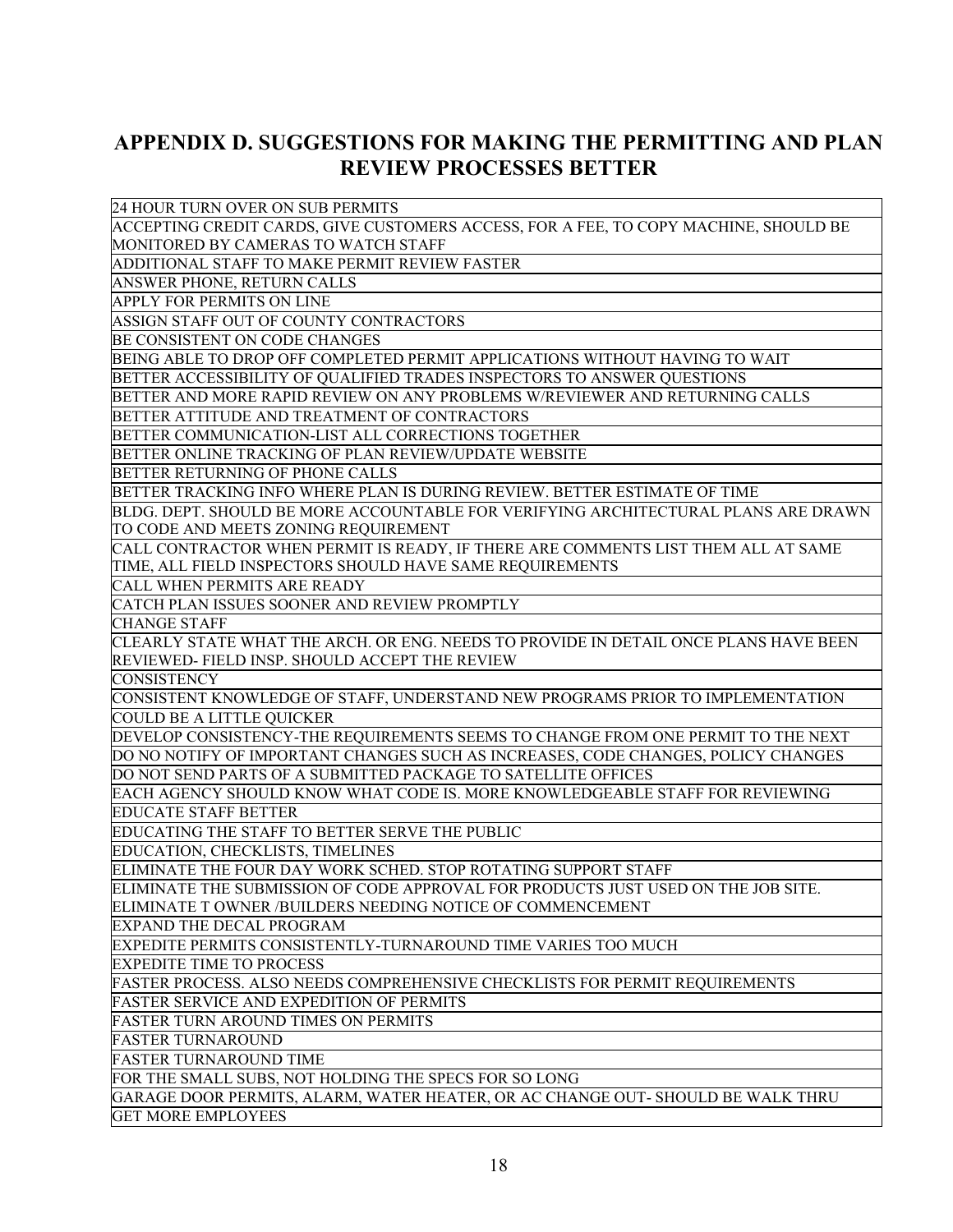GET PERMITS OUT FASTER, NOTIFY US OF CODE CHANGE GETTING DONE IN A MORE TIMELY FASHION

GIVING APPROXIMATE COMPLETION TIME OF IN-TAKE

GUIDELINES PRINTED IN BASIC NOT TECHNICAL FORMAT

HAVE PERMITS TECHS KNOW A LITTLE MORE ABOUT CODES

HIRE MORE PEOPLE

HIRE MORE PEOPLE TO SPEED UP PROCESS

HOLD DOWN TURNOVER OF CLERKS

IF ONE DEPT. IS BACKED UP, SEND PERMIT TO ANOTHER

IT SEEMS AS GOOD AS IT CAN GET- BUT STILL ROOM FOR IMPROVEMENT

KEEP BETTER TRACK OF THE APPLICATION AND PLANS BEING REVIEWED; EXPEDITE BETTER

KEEP GOING IN SAME DIRECTION

KEEP PEOPLE AT FRONT DESK KNOWLEDGEABLE

KEEP PRODUCT APPROVAL IN OFFICE SO WE DON'T HAVE TO MAKE SO MANY COPIES EVERY TIME WE SUBMIT AN APPLICATION

KEEPING PLAN REVIEW SPECS THE SAME INSTEAD OF ALWAYS CHANGING SPECS

LESS DEPARTMENTS

LESS PAPERWORK

LESS PAPERWORK AND SPEED UP TYPE 1 PERMIT PROCESSING

MAINTAIN FEES AT A LEVEL THAT WILL ENSURE RAPID PROCESSING, STANDARDIZE PERMIT

APPLICATIONS

MAKE "TYPICAL" DRAWINGS OF HC CODE STRIPING AVAILABLE, SWALE CONSTRUCTION IN R.O.W., SIGNAGE REQUIREMENTS

MAKE ALL PRECONSTRUCTION LIKE S. COUNTY

MAKE FASTER

MAKE PLAN REVIEW TIME SHORTER

MAKE SOME APPLICATIONS, IE RE-ROOFING, ABLE TO BE APPLIED FOR ONLINE

MAKE STAFF MORE ACCESSIBLE

MEETING TARGET TURNAROUND TIME

MORE COMPLETE CHECK LIST FOR APPLICATION AND PERMIT PROCESS

MORE CONSISTENCY IN PLAN REVIEW-LESS INSIGNIFICANT CHANGES OR CORRECTIONS THAT HOLD UP PROCESS

MORE CONTRACTOR INFORMATION AT PLAN SUBMITTAL FOR ZLL PERMITS

MORE KNOWLEDGEABLE STAFF. MORE TRAINING

MORE ORGANIZATION AND BETTER GUIDELINES FOR STAFF

MORE PARKING SPACES AT AUSTRALIAN AVE.

MORE PERSONNEL AT THE COUNTER TO SPEED UP TIME

MORE PLAN REVIEWERS SO THAT PERMITS CAN BE ISSUED QUICKER

MORE PROCESSORS

MORE STAFF

MORE STAFF , EVERYTHING SHOULD BE ONLINE

MORE SUB OFFICES

MORE TIMELY PROCESSING- 3-4 WEEKS IS UNACCEPTABLE

MORE TIMELY/SPEED UP PROCESS

NEED MORE STAFF

NEW PERMIT APPS ARE DIFFICULT TO FILL OUT- GO BACK TO OLD ONES

NEW SIGN CODES NEED TO BE EXPLAINED TO PERMITTING STAFF. CALL TO CONFIRM WHETHER A BUSINESS IS SUBJECT TO MSP.

NOTIFY WHEN PERMIT IS READY

ON LINE PERMITS LIKE MARTIN COUNTY

OVER REGULATION- TOO MANY CHANGES OF RULES/CODES. THE PROTECTION OF THE PUBLIC HAS BECOME SECONDARY TO THE B&Z DEPTS.

PB GARDENS OPERATES FASTER AND WITH WAY LESS PEOPLE

PBC N. COUNTY IS OUTSTANDING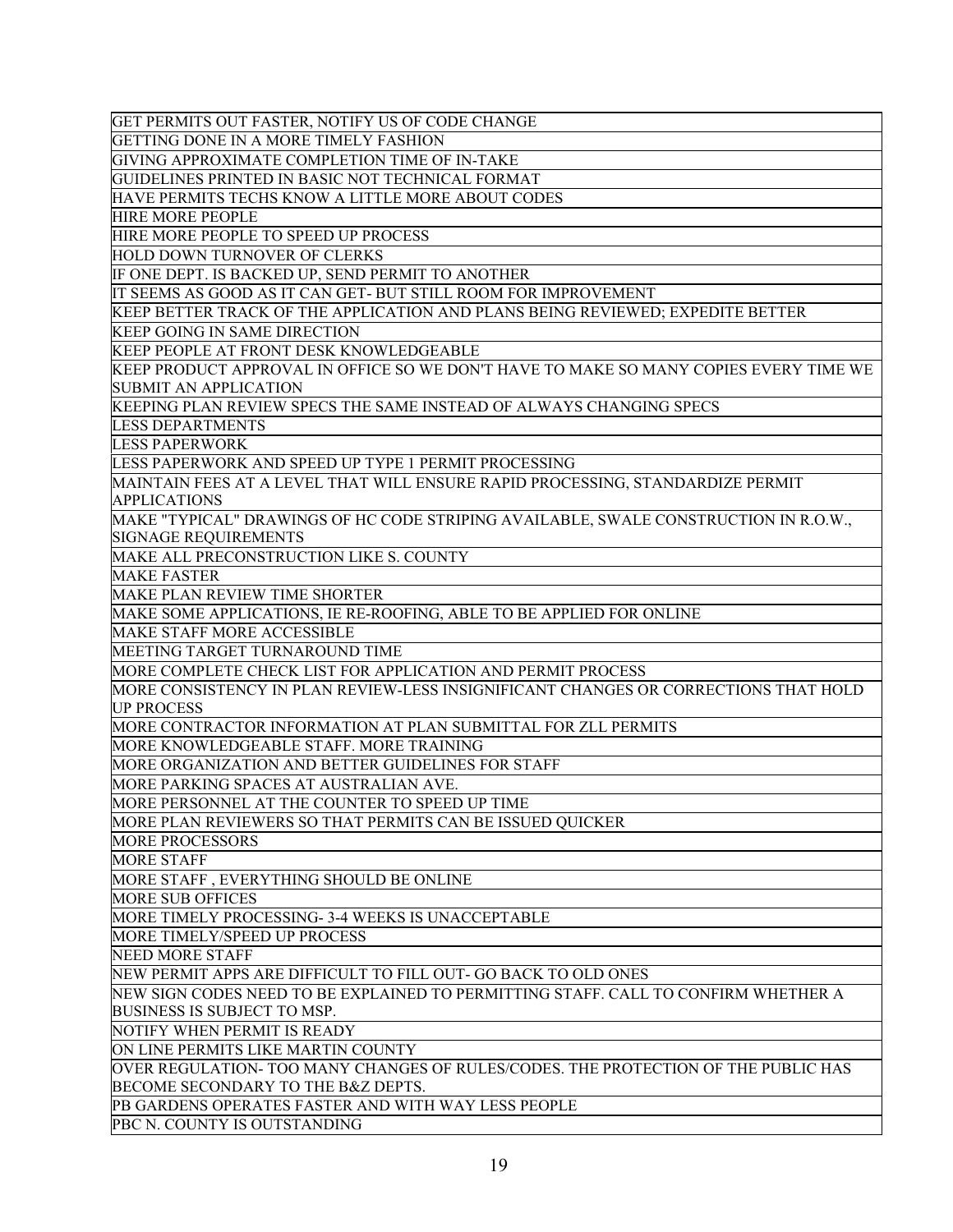PEOPLE NEED TO BE AVAILABLE TO TALK TO AT ALL TIMES. BETTER TRAINING. BETTER DEPARTMENTAL COMMUNICATION

PERMIT APPS VIA FAX OR EMAIL, PROCESS FASTER, MORE ACCESSIBLE, IMMEDIATE FAX CORRECTIONS-SAVE TIME

PERMIT FEES ARE TOO HIGH. MORE THINGS SHOULD BE WALK THRU PERMITS (HURRICANE SHUTTERS)

PERMIT REVIEW SHOULD NOT GO IN DEPARTMENT SEQUENCE WHEN ONE DEPT. IS BACKED UP- IT SHOULD BE SENT TO ANOTHER DEPT. MEANWHILE

PHONE CALL IF PROBLEM IS FOUND IN PERMIT PACKAGE

PLAN REVIEW DOESN'T KNOW WHAT ZONING WANTS AND VICE VERSA. STAFF NEEDS TO BE BETTER EDUCATED AND PRODUCTIVE

PLAN REVIEW NOT TO NIT PICK PLANS JUST TO DENY THEM- MARK THEM UP AND SEND THEM ON

PLAN REVIEW PROCESS NEEDS TO BE EXPEDITED QUICKLY IN A PROFESSIONAL MANNER

PLAN REVIEW STAFF SHOULD TRYING TO MICR MANAGE THE REVIEW OF PRODUCT APPROVALS

PLANS NEED TO BE REVIEWED FASTER AND CORRECTIONS PROCESS QUICKER

PRIORITIZE BASED ON URGENCY. WE ARE IN NATURAL GAS AND REPLACE THINGS THAT ARE NECESSARY EVERYDAY

PROCESS APPLICATIONS FASTER

PROCESS PERMITS FASTER FROM 6 WEEKS TO 4 WEEKS.

PROCESS PERMITTING FASTER

PRODUCT APPROVAL, CHECKLIST ON PERMIT . NO NEED TO SUBMIT PRODUCT APPROVAL FOR EACH PERMIT WHEN ITS THE SAME PRODUCT PERMIT

**PROMPTNESS** 

PROVIDE A WRITTEN CHECKLIST OF THE REQUIREMENTS NECESSARY TO OBTAIN A CERTIFICATE OF **OCCUPANCY** 

QUICKER FORWARDING FROM TECHS

RELEASE COMMENTS TO ENGINEER AS THEY ARE ADDRESSED TO ALLOW FOR FASTER TURN AROUND OR RESUBMITTALS

REPLACE THE ENTIRE STAFF

RETURNING PHONE CALLS WHEN LEFT WITH REVIEWER SO ISSUES CAN BE RESOLVED QUICKLY REVIEW HELD UP FOR WEEKS-STAFF AND WEBSITE SHOULD BE ABLE TO OFFER EXPLANATION FOR THIS

SEND PERMITTING AND PLAN PROCEDURES TO CONTRACTORS ONCE A YEAR TO NOTIFY OF CHANGES SIMPLER APPLICATIONS (RE-ROOFS) SHOULD BE HANDLED SEPARATELY THAN LENGTHIER ONES SIMPLIFY SYSTEM & SPEED UP OUTPUT

SIMPLIFY THE FBC

SPEED IT UP. PLAN REVIEWERS NEED TO PICK UP PERMIT APPLICATION AND HAVE IT EXPEDITED QUICKER

SPEED UP A LITTLE

SPEED UP COMMERCIAL PLAN REVIEW

SPEED UP PROCESS

SPEED UP PROCESS AND WORK HARDER

SPEED UP PROCESS FOR SMALL JOB PERMITS

SPEED UP PROCESSING TIME

STOP USING ANY OTHER MANNER OF REVIEW EXCEPT WHAT CODE BOOK READS.

SUB STATION SHOULD BE SET UP TO HANDLE ANY AREA

TAKES AN AVG. OF 3 WEEKS TO GET A PERMIT FOR A SCREEN ENCLOSURE OR POOL FENCE. PRICES DOUBLED LAST YEAR W/ NO IMPROVEMENT IN SERVICE

TAKES TOO LONG FOR BUILDING PERMITS

THE HEALTH DEPT. IS BACKED UP AND SLOW

THEY NEED MORE PERMIT TECHS AND BETTER ATTITUDES-TAKES TOO LONG TO GET A PERMIT

TIME FRAME FROM ISSUING TO RECEIVING A PERMIT

TIMELY DETERMINATION OF PRODUCT APPROVAL ISSUES

TOO MUCH BOUNCING BETWEEN DEPARTMENTS ON BUILDING AND ZONING ISSUES. GIVE MORE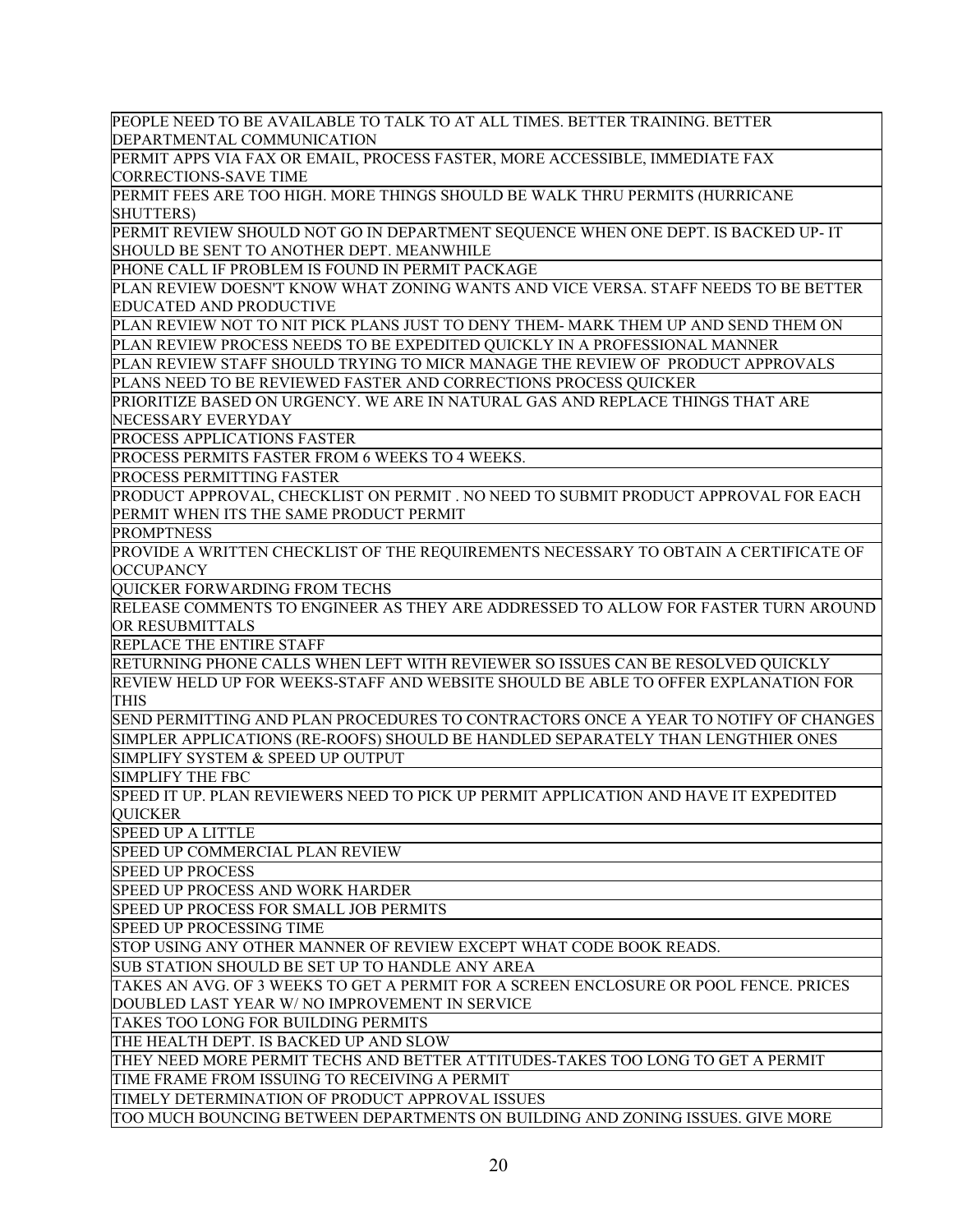PEOPLE AUTHORITY TO BE ABLE TO MAKE A DECISION

USE STAFF TO IMPROVE PROCESS, THEY HAVE GOOD IDEAS

WALK THRU FOR SMALL PERMITS

WALK THRUS ON CERTAIN DAYS

WHEN A PERMIT APPL. GOES ON HOLD W/OPEN COMMENTS, THERE SHOULD BE A CONSISTENT FORM OF REPORTING THE INFO TO CONTRACTOR

WHEN A PERMIT IS IN ONE PLACE FOR TOO LONG THERE SHOULD BE A CHECK SYSTEM FOR IN & OUT WHEN SUBMITTING PLANS MEET W/PLAN REVIEW FOR 10 MIN. TO GO OVER GENERAL CONCERNS

WHY HAVE A PLAN REVIEWER IF PE HAS STAMPED THE PRINTS. PLAN REVIEWER SHOULD ONLY LOOK AT NON-STRUCTURAL PARTS IF STAMPED BY PE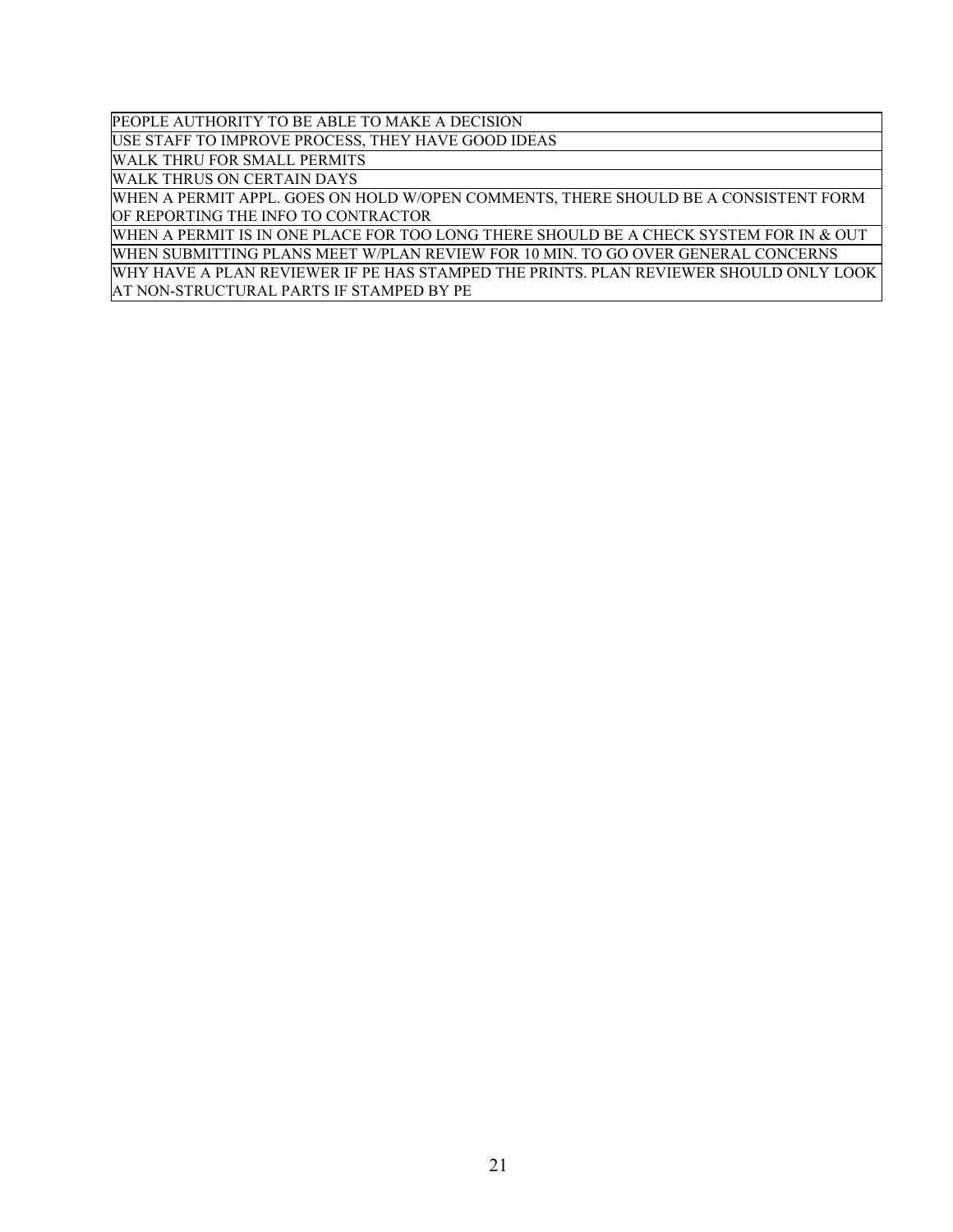# **APPENDIX E. ONE THING FIELD INSPECTIONS IS DOING BEST.**

| ADHERING TO CODE COMPLIANCE AND CONSISTENCY TO PLANS                           |
|--------------------------------------------------------------------------------|
| ADVISE US OF PROBLEMS AND WHAT HE WANTS FOR APPROVAL; THE SAME INSPECTOR COMES |
| <b>OUT MOST OF THE TIME</b>                                                    |
| ALL CODES ARE TAKEN INTO CONSIDERATION AND FOLLOWED AS THEY ARE WRITTEN DURING |
| <b>INSPECTION</b>                                                              |
| ALLOWING CONTRACTORS TO CARRY MORE WEIGHT OF KNOWLEDGE OF THEIR DAY TO DAY     |
| ROUTINES (I.E. NAIL LETTERS)                                                   |
| ALLOWING FOLLOW UP OF SMALLER ITEMS THAT MAY BE MISSED FOR AN INSPECTION, SO   |
| DOESN'T HINDER PROGRESS                                                        |
| ALLOWING MINOR VIOLATIONS AND NOT HOLDING UP INSPECTIONS. PERMITTING CERTIFIED |
| CONTRACTOR TO FIX VIOLATION W/OUT RETURN INSPECT                               |
| ALMOST ALL INSPECTIONS ARE NEXT DAY                                            |
| ANSWERING QUESTIONS DURING CONSTRUCTION PROCESS                                |
| APPLICATIONS ARE ALWAYS ON REQUESTED DAY                                       |
| APPOINTMENTS ARE KEPT, INSPECTORS ARE COURTEOUS AND KNOWLEDGEABLE              |
| AVAILABLE IN AM FOR PHONE CALLS, TRY TO BE ACCOMMODATING WHEN POSSIBLE         |
| <b>BEING CONSISTENT</b>                                                        |
| BEING THERE THE NEXT DAY                                                       |
| BUILDING INSPECTORS ARE HELPFUL AND SEEK TO KEEP A JOB MOVING.                 |
| CLEAR COMMUNICATION ON HOW TO REMEDY CORRECTION NOTICES                        |
| <b>CODE COMPLIANCE</b>                                                         |
| COMMENTS ON FAILED INSPECTIONS ARE CLEAR AND UNDERSTANDABLE, PHONE CALLS ARE   |
| RETURNED TIMELY                                                                |
| <b>COMMUNICATE W/CUSTOMERS</b>                                                 |
| COMMUNICATING THROUGH NEXTEL TO REINSURE EFFICIENCY                            |
| COMMUNICATING W/CONTRACTOR VIA PHONE 7-8 AM                                    |
| COMMUNICATIONS WITH THE CONTRACTOR ON QUESTIONS AND ESTIMATES TIME OF ANNUAL   |
| <b>COMPLETING SCHEDULED INSPECTIONS</b>                                        |
| <b>COURTEOUS</b>                                                               |
| COURTEOUS AND CONSISTENT                                                       |
| DOING INSPECTIONS WHEN THEY ARE SUPPOSE TO                                     |
| DONE IN A TIMELY MANNER                                                        |
| <b>ENFORCING CODER</b>                                                         |
| ENFORCING NEW BUILDING CODES                                                   |
| FIELD INSP. USUALLY COME THE NEXT DAY. SOME INSPECTORS ARE PROFESSIONAL AND    |
| PROVIDE A REASONABLE TIME                                                      |
| FIELD INSPECTORS DO A GREAT JOB                                                |
| FIELD INSPECTORS ANSWER PHONES IN THE AM. INSPECTORS ARE COURTEOUS AND         |
| PROFESSIONAL                                                                   |
| FIELD INSPECTORS ARE UNPROFESSIONAL, CONFRONTATIONAL, VAGUE                    |
| FOLLOWING CODES                                                                |
| <b>GENERALLY DO A GOOD JOB</b>                                                 |
| GETTING OUT TO INSPECTIONS WHEN SCHEDULED                                      |
| GETTING THERE IN A TIMELY MANNER                                               |
| GETTING TO INSPECTIONS IN A TIMELY MANNER                                      |
| GOOD ONE ON ONE COMMUNICATION                                                  |
| <b>GIVING RED TAGS</b>                                                         |
| GOOD AT EXPLAINING PROBLEMS, USUALLY SHOW UP WHEN THEY SAY THEY WILL           |
| HELP TO MOVE PROJECT FORWARD WITH TIMELY INFO AND SUGGESTIONS                  |
| HELPFUL WHENEVER I CALL                                                        |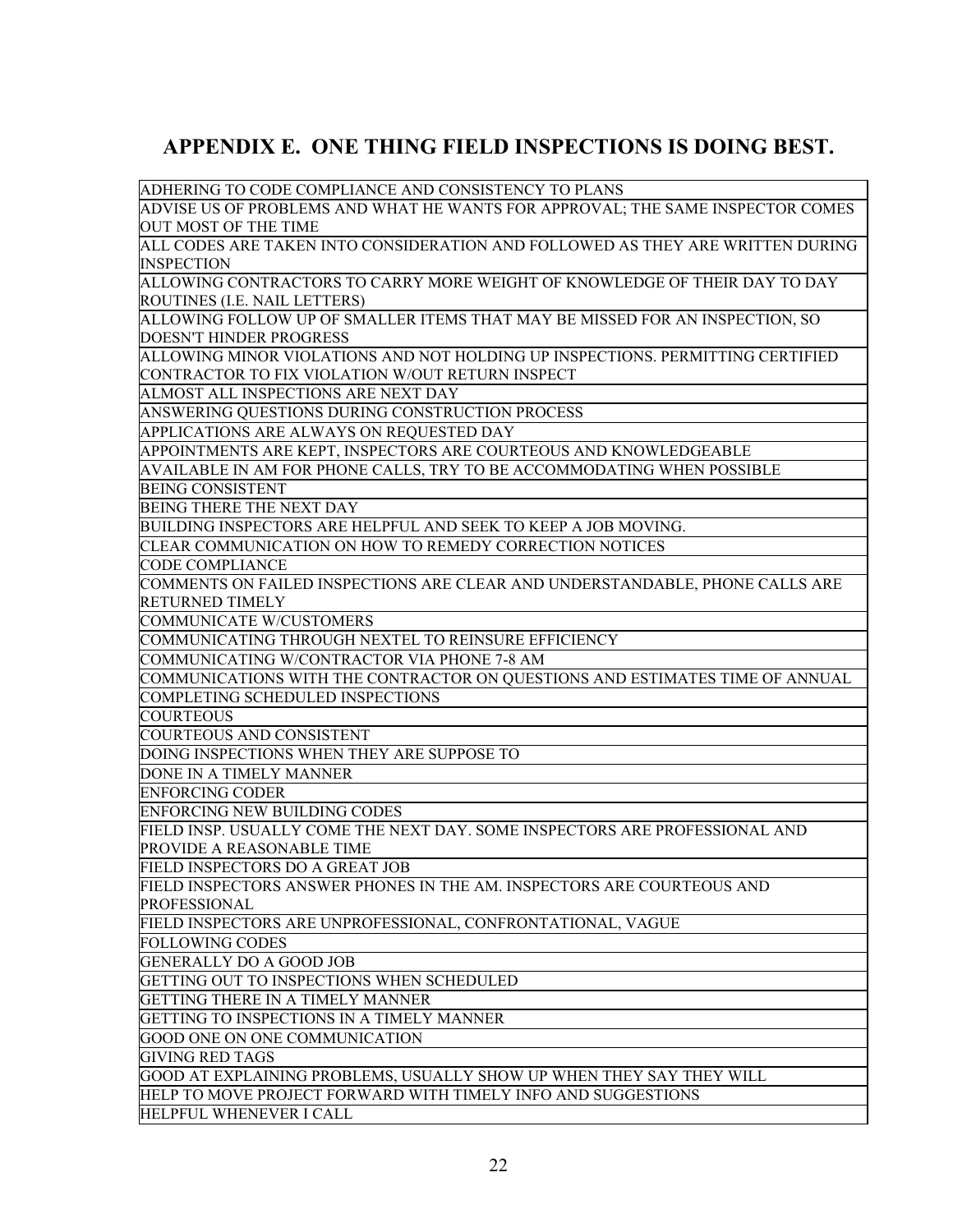| <b>INSPECTING</b>                                                              |
|--------------------------------------------------------------------------------|
| <b>INSPECTING WHEN SCHEDULED</b>                                               |
| <b>INSPECTING WITHIN 24 HRS.</b>                                               |
| INSPECTIONS DONE IN TIMELY, EASY TO ACCESS RESULTS AND CORRECTIONS, INSPECTORS |
| <b>RESPONSIVE &amp; HELPFUL</b>                                                |
| <b>INSPECTION DONE WITHIN A DAY</b>                                            |
| <b>INSPECTION REQUEST HANDLED WITHIN 24 HRS</b>                                |
| <b>INSPECTION RESULTS</b>                                                      |
| <b>INSPECTION W/IN 24 HRS</b>                                                  |
| <b>INSPECTIONS ARE ACCURATE</b>                                                |
| <b>INSPECTIONS ARE FAIR AND CONSISTENT</b>                                     |
| INSPECTIONS CONDUCTED IN A TIMELY MANNER                                       |
| <b>INSPECTIONS DONE IN TIMELY MANNER</b>                                       |
| <b>INSPECTIONS DONE NEXT DAY</b>                                               |
| <b>INSPECTIONS DONE ON DAY SCHEDULED</b>                                       |
| <b>INSPECTIONS DONE WITHIN 24 HRS</b>                                          |
| <b>INSPECTORS ALWAYS SHOW ON DATE SCHEDULED</b>                                |
| INSPECTORS ARE ACCOMMODATING WITH TIMELY INSPECTIONS, PROBS. ALWAYS SOLVED BY  |
| <b>CHIEF</b>                                                                   |
| <b>INSPECTORS ARE KNOWLEDGEABLE AND HELPFUL</b>                                |
| <b>INSPECTORS ARE PROPERLY TRAINED</b>                                         |
| <b>INSPECTORS COMMUNICATION WITH THE CONTRACTOR</b>                            |
| INSPECTORS SHOW UP ABOUT SAME TIME EVERY DAY                                   |
| IT SEEMS INSPECTS ARE TRYING TO BE MADE ON THE SCHEDULED DAY                   |
| KEEPING TO SCHEDULED INSPECTION TIMES                                          |
| <b>KNOWING THIS TRADE</b>                                                      |
| LEARNING ALL THE NEW CODES                                                     |
| MAKING SURE ALL REQUIREMENTS ARE MET                                           |
| MEETING CUSTOMERS TIME SCHEDULE                                                |
| MEETING W/CONTRACTOR ON                                                        |
| MOST INSPECTORS ARE FIELD ORIENTED                                             |
| <b>NEXT DAY INSPECTIONS</b>                                                    |
| NOT ALL FIELD INSPECTORS ARE THE SAME. MOST ARE KNOWLEDGEABLE                  |
| NOT ROLLING INSPECTIONS W/OUT TELLING US                                       |
| OFFERING TO RE-INSPECT BUT NO HOLD UP ON MINOR CORRECTIONS                     |
| <b>ON TIME</b>                                                                 |
| OPEN TO CUSTOMER QUESTIONS AM OR PM                                            |
| PERFORMING INSPECTIONS ON DAY SCHEDULED                                        |
| PROFESSIONAL                                                                   |
| PROFESSIONAL AND COURTEOUS                                                     |
| PROFESSIONAL & ACCURATE                                                        |
| PROMPT RESPONSE TO INSPECTION REQUESTS                                         |
| PROMPT SERVICE                                                                 |
| PROMPT TO SCHEDULE, INFORM OF UPDATES, MAKE THOROUGH INSPECTIONS               |
| PROMPT WHEN CALLED FOR                                                         |
| PROVIDING INFORMATION TO PASS INSPECTION                                       |
| PUTTING RESULT IN COMPUTER                                                     |
| REPRESENTING THE COUNTY'S INTEREST                                             |
| <b>RESULTS OF INSPECTION</b>                                                   |
| <b>RESULTS OF INSPECTIONS</b>                                                  |
| <b>SERVICE IN THE FIELD IS GOOD</b>                                            |
| <b>SERVICE WITH A SMILE</b>                                                    |
| <b>SHOWING UP</b>                                                              |
| <b>SHOWING UP AS SCHEDULED</b>                                                 |
|                                                                                |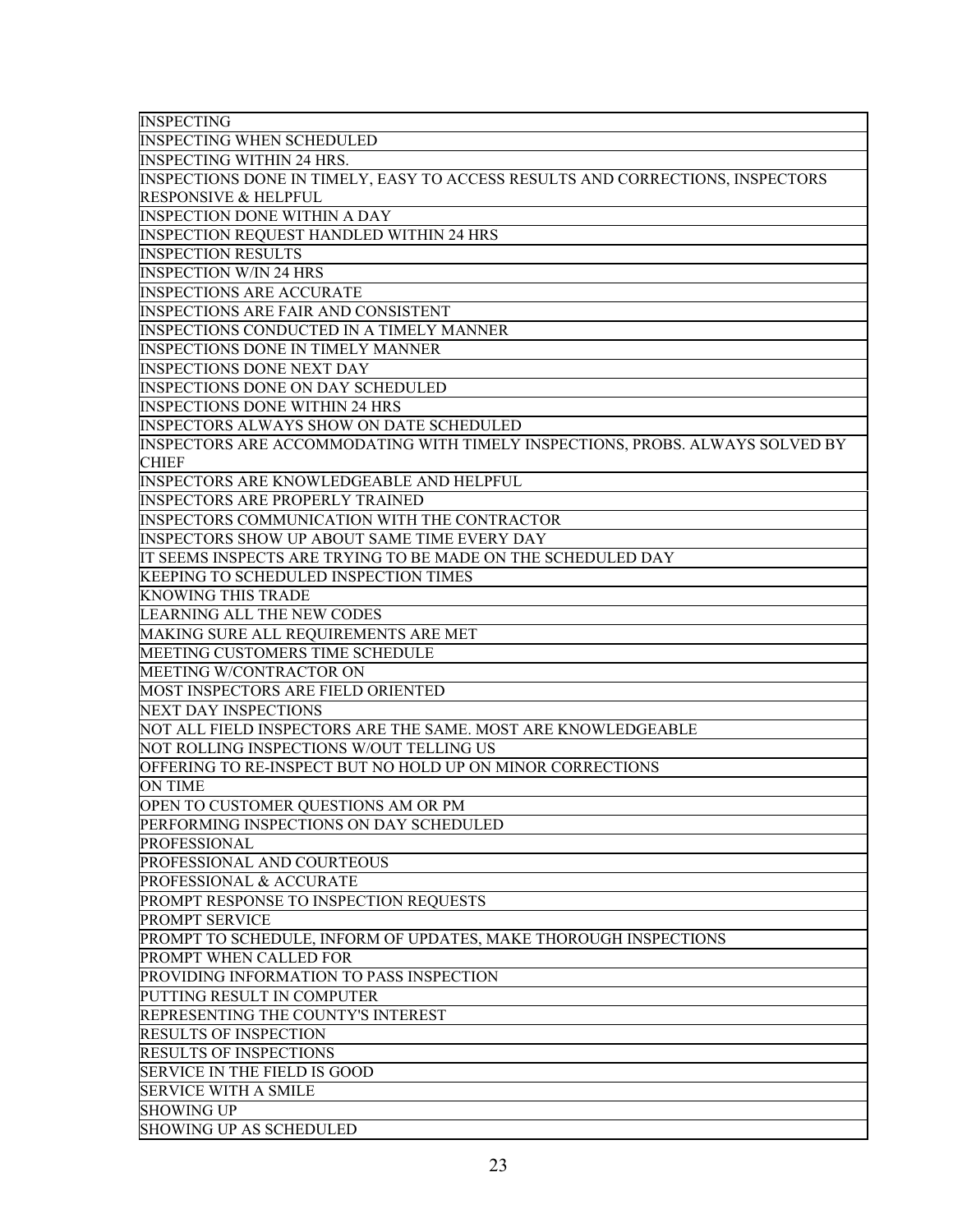SHOWING UP FOR INSPECTION SHOWING UP IN A REASONABLE TIME FRAME FOR SCHEDULE INSPECTIONS SHOWING UP ON DATE SPECIFIED SHOWING UP ON THE DAY OF INSPECTION SHOWING UP WHEN SCHEDULED SHOWING UP WHEN SCHEDULED, FAIR ABOUT MEETING THE CODES SHOWING UP WHEN THEY SAY THEY WILL SOME INSPECTORS ARE BETTER THAN OTHERS SOME PERSONNEL TRY TO WORK WITH YOU SPENDING MORE TIME AT JOB SITE TO COMPLETE INSPECTIONS TELLING TIME OF INSPECTION THEIR JOB THEIR DOING THEIR JOB THEIR KNOWLEDGE OF CODES THEY ARE ABLE TO PERFORM A NUMBER OF INSPECTIONS DAILY THEY ARE CONSIDERATE AND ACCOMMODATING THEY ARE PROFESSIONAL THEY ATTEMPT TO BE FAIR AND IMPARTIAL AND PROVIDE A GENERALLY ACCEPTABLE INTERPRETATION OF FLORIDA CODE THEY DO A GREAT JOB THEY KNOW THE WRITTEN CODE THEY PROVIDE THE PROPER INFORMATION ON THE CORRECTION NOTICES SO MULTIPLE TRIPS ARE NOT REQUIRED THEY SHOW UP THE DAY OF THE INSPECTION THEY TRY TO DO THE BEST JOB THOROUGH INSPECTIONS FIRST TIME OUT SO ALL ISSUES CAN BE CORRECTED TIMELY TIMELY AND REASONABLE INSPECTIONS TIMELY INSPECTIONS TIMELINESS OF INSPECTION TRYING TRYING TO GET RID OF BAD INSPECTIONS-UNDERSTANDING DIFFICULTIES IN DEALING WITH SYSTEM USUALLY COOPERATIVE W/TIMING; GOOD COMMUNICATION USUALLY THOROUGH, HELPFUL, INFORMATIVE, AND ACCURATE VERY KNOWLEDGEABLE IN CODES VERY PROFESSIONAL VERY TIMELY AND WELL ORGANIZED WILLING TO WORK WITH THE CONTRACTOR WORKING WELL WITH BUILDERS ON CONSTANTLY CHANGING CODE ISSUES WORKING WITH THE BUILDER AND NOT AGAINST WORKING WITH US IN THE FIELD IN READING NEW CODES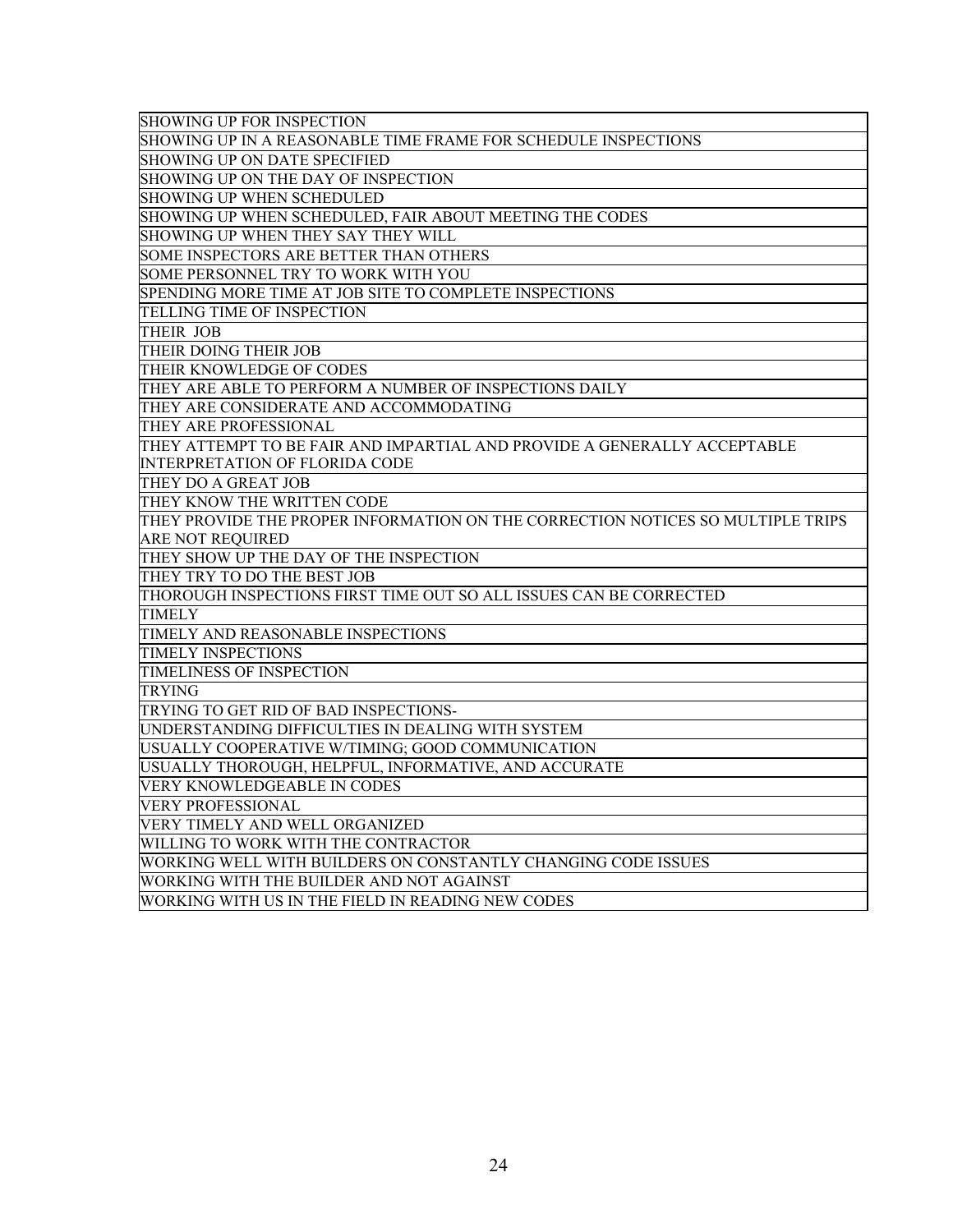### **APPENDIX F. SUGGESTIONS FOR MAKING FIELD INSPECTIONS PROCESS BETTER**

| A WAY TO FIND OUT A TIME ON SITE FOR INSPECTIONS                                                                                  |
|-----------------------------------------------------------------------------------------------------------------------------------|
| A WEBSITE WHERE YOU CAN TRACK THE INSPECTOR TO APPRX. INSPECTION TIME, DAD HAS                                                    |
| THIS SERVICE ON THEIR WEBSITE                                                                                                     |
| ABILITY TO REQUEST AM OR PM APPOINTMENTS OR ABILITY TO CALL INSPECTOR ON CELL                                                     |
| <b>PHONE</b>                                                                                                                      |
| ALLOW FOR A PLACE ON INSPECTION SHEET FOR DIRECTIONS TO THE JOB AND OR PERMIT                                                     |
| ALLOWING CONTRACTOR TO PROGRESS WITH CERTAIN PARTS OF THE PROCESS WHILE                                                           |
| CORRECTION ITEMS ARE BEING ADDRESSED                                                                                              |
| AM OR PM APPOINTMENTS                                                                                                             |
| AM OR PM INSPECTION                                                                                                               |
| ATTITUDE OF INSPECTORS NEED TO IMPROVE                                                                                            |
| BE AVAILABLE FOR PHONE CALLS IN THE TIME PERIOD ALLOTTED                                                                          |
| BE CLEARER ON REASONS PERMIT FAILS                                                                                                |
| BE CONSISTENT AND NOT ADD TO RE-INSPECTION LIST                                                                                   |
| BE CONSISTENT, KEEP SAME GROUP OF INSPECTORS ON EACH PROJECT                                                                      |
| BE MORE AVAILABLE TO ANSWER PHONES, BETTER COMMUNICATION                                                                          |
| BE ON TIME AND KEEP INSPECTION DATES                                                                                              |
| BE PROFESSIONAL AND COURTEOUS TO CONTRACTORS IN THE FIELD AND HAVE LESS                                                           |
| <b>INSPECTORS W/ATTITUDE</b>                                                                                                      |
| BETTER COMMUNICATION BETWEEN INSPECTORS AND CONTRACTORS                                                                           |
| BETTER COMMUNICATION WITH INSPECTOR ON DAY OF INSPECTION                                                                          |
| BETTER COMMUNICATION. THE ABILITY TO WORK WITH CONTRACTOR                                                                         |
| BETTER COMMUNICATIONS, STOP MAKING FIELD CALLS BUT STAY WITH THE CODE BOOK, EACH                                                  |
| INSPECTOR HAS OWN WAY-MORE CONSISTENT                                                                                             |
| BETTER HUMAN RELATIONS                                                                                                            |
| BUILDERS SHOULD BE NOTIFIED AHEAD OF TIME                                                                                         |
| CARRY A LADDER FOR INSPECTIONS                                                                                                    |
| CELL PHONE ACCESSIBLE                                                                                                             |
| CHOICE OF AM OR PM INSPECTION AND ABILITY TO PHONE INSPECTOR DURING THE DAY                                                       |
| COMPUTERIZE INSPECTION ON A REAL TIME BASIS                                                                                       |
| CONSISTENCY AMONG INSPECTORS                                                                                                      |
| CONSISTENCY BETWEEN INSPECTORS                                                                                                    |
| <b>CONSISTENCY WITH CODES</b>                                                                                                     |
| CONTRACTOR NEEDS TO BE ABLE TO COMMUNICATE W/INSPECTOR MID MORNING/MIDDAY IF                                                      |
| PROBLEMS OCCUR FOR THE CONTRACTOR                                                                                                 |
| CREATE CHECK LIST FOR MAJOR BUILDING INSPECTIONS TO HELP FIRST TIME PASSES HAPPEN                                                 |
| DECIDE ON A PLACE FOR PERMIT. JOBS HAVE BEEN FAILED BECAUSE INSPECTOR LOOKED FOR                                                  |
| PERMIT IN WRONG PLACE                                                                                                             |
| DECREASE THE INTERVAL BETWEEN RE-INSPECTIONS BY GIVING CONTRACTORS INFORMATION                                                    |
| QUICKER                                                                                                                           |
| DIFFERENT INSPECTORS CITE DIFFERENT THINGS                                                                                        |
| DO A COMPLETE INSPECTION                                                                                                          |
| DO NOT USE BCV TELL WHAT REASON IT FAILED                                                                                         |
| EARLY NOTIFICATION OF CANCELLED INSPECTIONS                                                                                       |
| EASIER TO READ CORRECTION NOTICES & CALL TO BUILDER WITH TIME OF INSPECTION WITHIN                                                |
| <b>HALF HOUR OF TIME</b>                                                                                                          |
| ELECTRICAL INSPECTIONS NOW REQUIRE A WAIVER. THIS CAUSES DELAYS. HIRE ADDITIONAL                                                  |
| ELECTRICAL INSPECTORS ARE NOT HELPFUL AT ALL                                                                                      |
| ELECTRICAL INSPECTORS ARE AVAILABLE IN AM FOR CALLS, OTHER TRADES NOT SO<br>AVAILABLE. BETTER ESTIMATES FOR INSPECTIONS SHOW TIME |
|                                                                                                                                   |
| EXPAND DECAL PROGRAM                                                                                                              |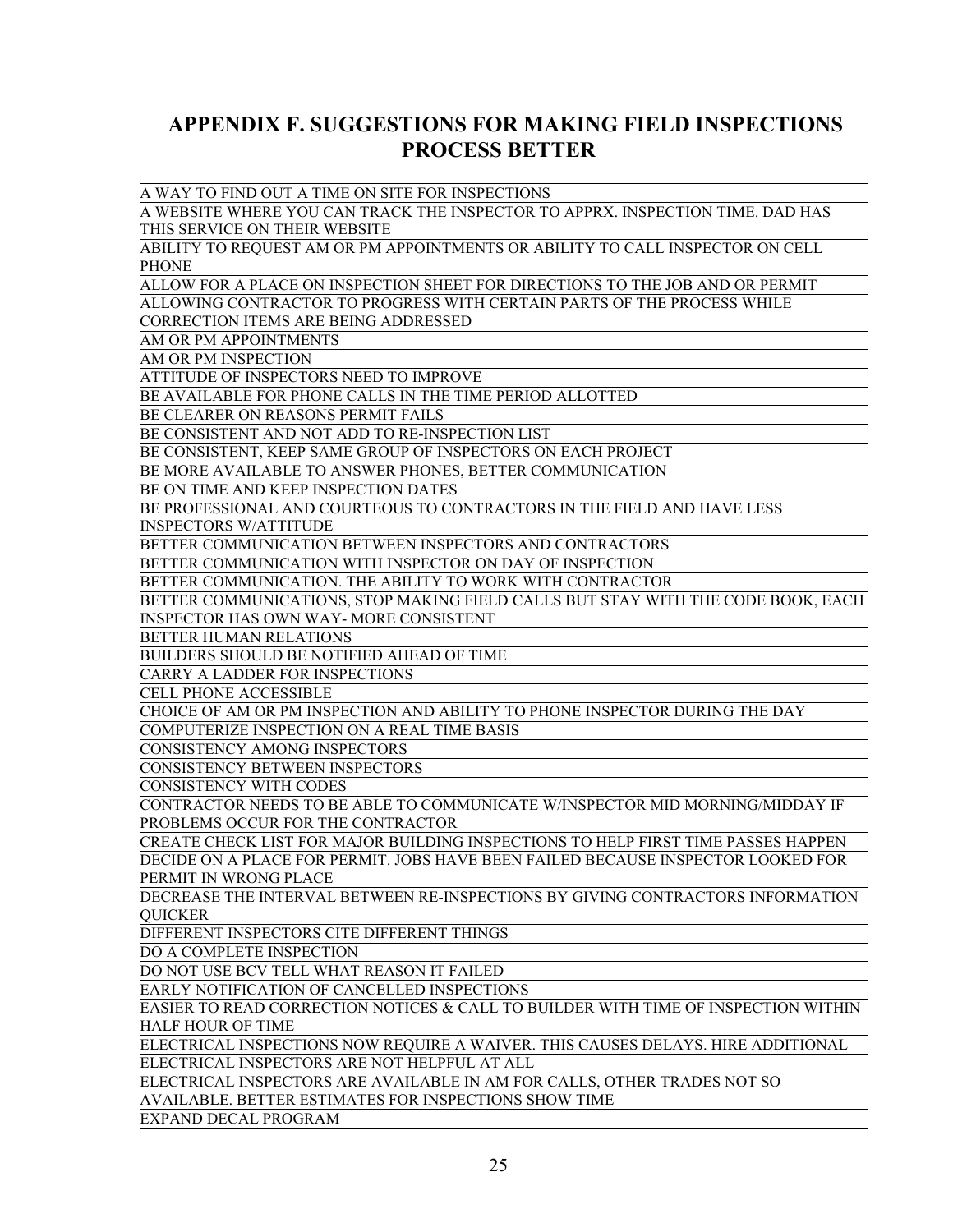FIELD INSPECTORS INSTEAD OF FAILING AN INSPECTION SHOULD CONSULT A SUPERVISOR. FIELD STAFF SEEMS PRESSED FOR TIME-DIFFICULT TO SPEAK TO INSPECTOR, PHONES OFTEN BUSY AND DON'T RETURN PHONE CALLS

GET RID OF INCOMPETENT INSPECTORS

GET RID OF VIGILANTLY INSPECTORS. SOME OF THEIR ATTITUDES ARE UNWARRANTED

GET TIME OF INSPECTION WITHIN 2 HR. TIME FRAME.

GIVE APPROX. TIME OF INSPECTION

GIVE BETTER WINDOW OF TIME OF INSPECTION-BETTER ATTITUDE

GIVING AN OPTION OF AM OR PM INSPECTIONS FOR HOMEOWNERS WHO MUST BE PRESENT AT **INSPECTION** 

HAVE INSPECTION PROCEDURES TO MATCH REQUIRED JOBS

HAVE ONE INSPECTOR ASSIGNED TO EACH PROJECT

HAVE PERMIT PROCESSING BY AWARE WHAT INSPECTORS ARE LOOKING FOR

HAVE SAME INSPECTOR COME BACK FOR CORRECTIONS

HIRE MORE STAFF

I WOULD APPRECIATE A TIME PREFERENCE. FOR EX: AM INSPECTION 9:30-12 OR PM 1-4

IF INSPECTION IS FAILED, NOTIFICATION SHOULD BE W/IN 24 HRS.

IF THERE IS A CHANGE IN THE CODE, WE SHOULD BE INFORMED.

IMPROVE TELEPHONE COMMUNICATIONS FOR APPROX INSPECTION TIMES

INSPECTORS SHOULD CALL AND EXPLAIN WHY INSPECTION FAILED. AUTOMATED ONLY TELLS WHETHER PASS/FAIL NOT WHY; HARD TO TALK TO PERSON

INSPECTION TIME FRAMES NEED TO BE SMALLER SO I CAN BE THERE WITH INSPECTOR

INSPECTIONS NEED TO BE DONE IN COORDINATION WITH CONTRACTORS TIME AVAILABLE- TOO MUCH TIME WASTED WAITING FOR INSPECTORS

INSPECTIONS NOT COMPLETED IF INSPECTOR FINDS PROBLEM; INSPECTOR SHOULD COMPLETE INSPECTION SO IS AWARE OF EVERYTHING TO BE FIXED

INSPECTOR CONSISTENCY, UNIFORM IMPLEMENTATION OF NEW PROGRAMS, DON'T ADD ITEMS AFTER INITIAL INSPECT

INSPECTOR SHOULD CALL IF NOT COMING

INSPECTOR SHOULD NOT MAKE ANY ASSUMPTIONS

INSPECTOR SITES INFRACTION ONLY AT HAS DISCRETION AND CODE INTERPRETATION

INSPECTORS CAN BE A LITTLE MORE POLITE AT TIMES AND COULD BE IN LESS OF A HURRY AND ANSWER MORE QUESTIONS

INSPECTORS HAVE POOR ATTITUDE. SHOULD BE ABLE TO TELL CONTRACTOR ARRIVAL TIME WITHIN 2 HRS. INTERNET SCHEDULING WOULD BE GOOD

INSPECTORS LACK CONSISTENCY IN TERMS OF INTERPRETATION OF CODE

INSPECTORS NEED CONTINUITY

INSPECTORS NEED TO BE UP TO DATE ON CODE CHANGES

INSPECTORS NEED TO CLEARLY STATE PROBLEM TO REMEDY FAILED INSPECTIONS

INSPECTORS NEED TO USE MORE COMMON SENSE AND FRIENDLIER TO CONTRACTORS

INSPECTORS NEED TO WRITE CORRECTIONS MORE LEGIBLY

INSPECTORS SHOULD ALL BE ON SAME PAGE

INSPECTORS SHOULD KNOW WHAT THEY ARE AT THE JOB TO INSPECT, NEED TO BE MORE PROFESSIONAL

INSPECTORS SHOULD NOT DISAGREE WITH THE ENGINEER OF RECORDS. INSPECTORS SHOULD BE THE SAME AND CONSISTENT

INSPECTORS SHOULD UNDERSTAND THEY WORK WITH THE BUILDERS AND FOR THE COUNTY-TOO ONE SIDED

INSPECTORS SHOULD BE ALLOWED TO USE THEIR OWN JUDGMENT INSTEAD OF HAVING TO FOLLOW ENGINEERING TO EVERY DETAIL

INSPECTORS TO COMMUNICATE BETTER ON CORRECTION NOTICES, UNIFORM INSPECTIONS, NO MORE INCOMPLETE INSPECTIONS

INSPECTORS TREAT CONTRACTORS POORLY. COMMENT CARDS SHOULD BE AVAILABLE ON THE WEB

INTERNET SCHEDULING OF INSPECTIONS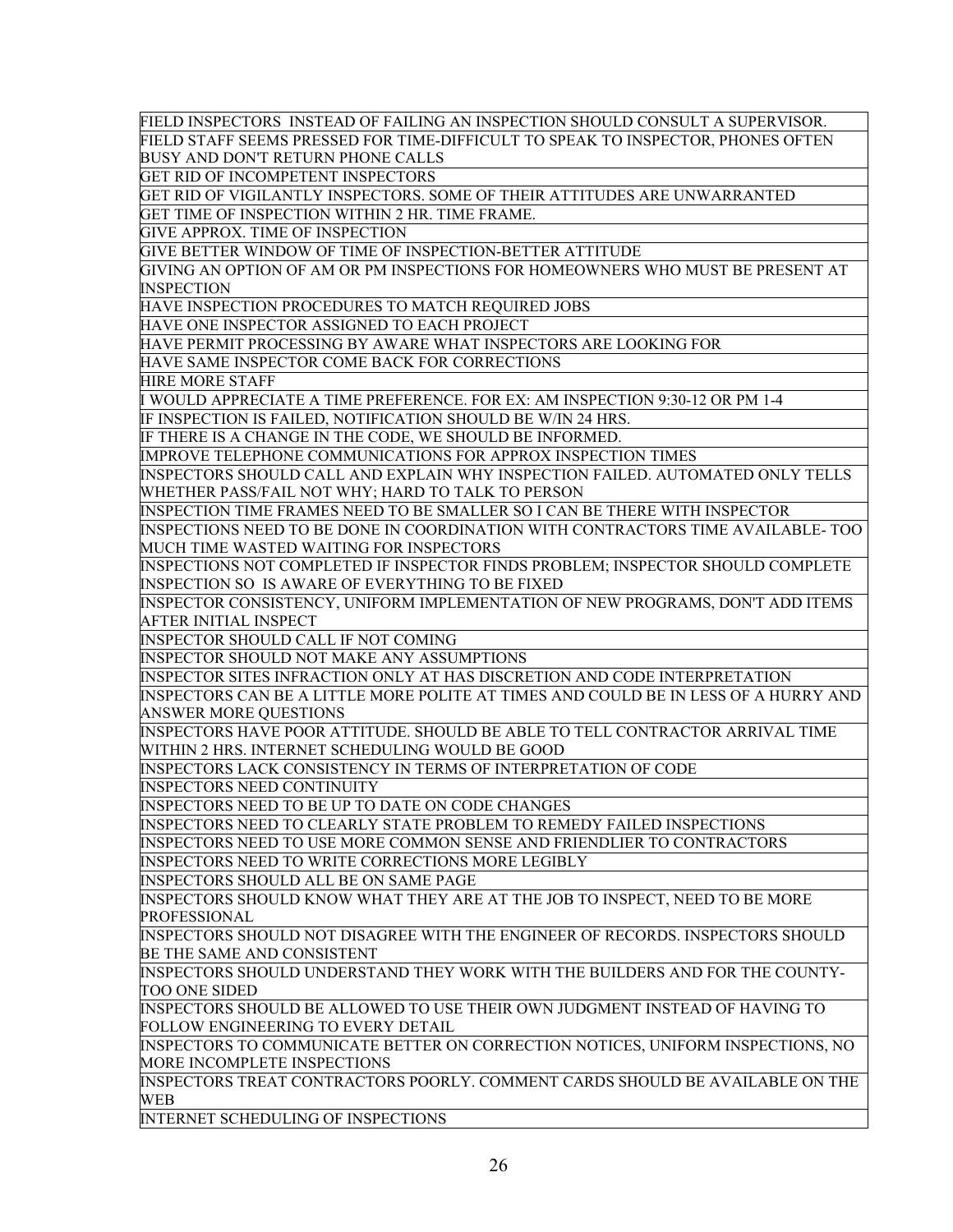| KEEP GOING IN SAME DIRECTION                                                       |
|------------------------------------------------------------------------------------|
| KEEP SAME INSPECTOR FOR RE-INSPECTIONS                                             |
| KEEP SAME INSPECTOR ON SAME JOB FOR AT LEAST A YEAR                                |
| <b>KEEP UP WITH CODES</b>                                                          |
| KNOW WHAT PRODUCT YOU ARE INSPECTING                                               |
| KNOWING TIME OF DAY THEY ARE COMING                                                |
| LEARN MORE ABOUT LARGE MECHANICAL SYSTEM, PIPING SYSTEMS                           |
| LEAVE SOME DISCRETION TO CONTRACTORS TO CORRECT VIOLATIONS AND IMPROVE TIMING      |
| OF JOB SCHEDULE                                                                    |
|                                                                                    |
| <b>LESS INSPECTIONS</b>                                                            |
| LIST ALL CORRECTIONS THE 1ST RED TAG, HAVE SAME INSPECTOR RE-INSPECT               |
| <b>LOCAL INSPECTORS</b>                                                            |
| <b>LOOK AT PLAN DETAILS CLOSER</b>                                                 |
| MAINTAINING CONSISTENCY                                                            |
| MAKE CORRECTION INFO AVAILABLE ON AUTOMATED SYSTEM                                 |
| MAKE IT EASIER TO TALK TO INSPECTORS CALLING BEFORE 7:30. THEY SHOULD HAVE CELL    |
| PHONES AND ANSWER ALL TIME                                                         |
| MAKE REACHING THE INSPECTIONS FOR A TIME FRAME                                     |
| MAKE SURE INSPECTOR SIGNS PERMIT CARD                                              |
| MEET ALL SCHEDULED INSPECTIONS                                                     |
| MORE DETAIL ON CORRECTION NOTICE                                                   |
| MORE DETAIL ON FAILURE NOTICES                                                     |
| MORE DETAIL ON INSPECTION FORM                                                     |
|                                                                                    |
| MORE QUALIFIED INSPECTORS                                                          |
| MORE TIMELY AND FRIENDLY                                                           |
| NARROW INSPECT TIME DOWN                                                           |
| <b>NARROW INSPECTION TIMES</b>                                                     |
| NARROW TIME RANGE OF INSPECTION                                                    |
| NEED A PERSON TO FIND OUT INSPECTOR ASSIGNED OR A MESSAGE CENTER TO ENTER          |
| ADDITIONAL INFO ABOUT A SCHEDULED INSPECTION                                       |
| NEED MORE CONSISTENCE IN HOW THEY APPLY THEIR CODE. NEED TO COMMUNICATE W/THEM     |
| DURING THE DAY-NOT JUST 7-8 AM                                                     |
| NEED MORE TIME TO SPEND WITH FIELD INSPECTORS                                      |
| NEED TO BE ABLE TO GET A HOLD OF INSPECTORS AND STAFF. COMMUNICATE W/PUBLIC        |
| NEVER KNOW WHAT TIME INSPECTORS ARE GOING TO BE THERE                              |
| ON BIG FENCE JOBS HAVE THEM LOOK HARDER FOR PERMITS                                |
| ONCE PLANS HAVE BEEN REVIEWED, INSPECTORS SHOULD NOT REQUEST MORE DETAILS          |
| UNLESS THERE IS A NOTICEABLE CHANGE                                                |
| PASS MORE OFTEN                                                                    |
|                                                                                    |
| PROMPT INSPECTION, LESS ADVERSARIAL                                                |
| PROVIDE AM OR PM TIMES FOR INSPECTIONS                                             |
| PROVIDE CELL PHONE & CONSISTENCY IN INSPECTIONS                                    |
| PROVIDE LAP TOP TO INSPECTORS FOR VIOLATION TRACKING                               |
| PROVIDE PASS PENDING INSPECTIONS                                                   |
| PROVIDE SCHEDULED INSPECTIONS                                                      |
| RETURNING CALLS WITHIN 24HRS.                                                      |
| SEND OUT 2 MEN & CARRY THEIR OWN LADDERS                                           |
| SHORTEN TIME FRAME OF INSPECTION TIME                                              |
| SHOULD BE ABLE TO GIVE APPROX. INSPECTION TIME, BE MORE COURTEOUS, AND CALL IF     |
| <b>CAN'T MAKE IT</b>                                                               |
| SHOULD BE ABLE TO SCHED. AM OR PM APPOINTMENTS                                     |
| SOME INSPECTORS ARE CONFRONTATIONAL                                                |
| SOME INSPECTORS HAVE THEIR OWN AGENDA AND INTERPRETATION OF CODES                  |
| SOMEONE IN THE OFFICE TO TAKE CALLS AFTER THEY LEAVE IN THE AM. FAX INFORMATION SO |
| WE DON'T HAVE TO DEPEND ON AM PHONE MEETINGS                                       |
|                                                                                    |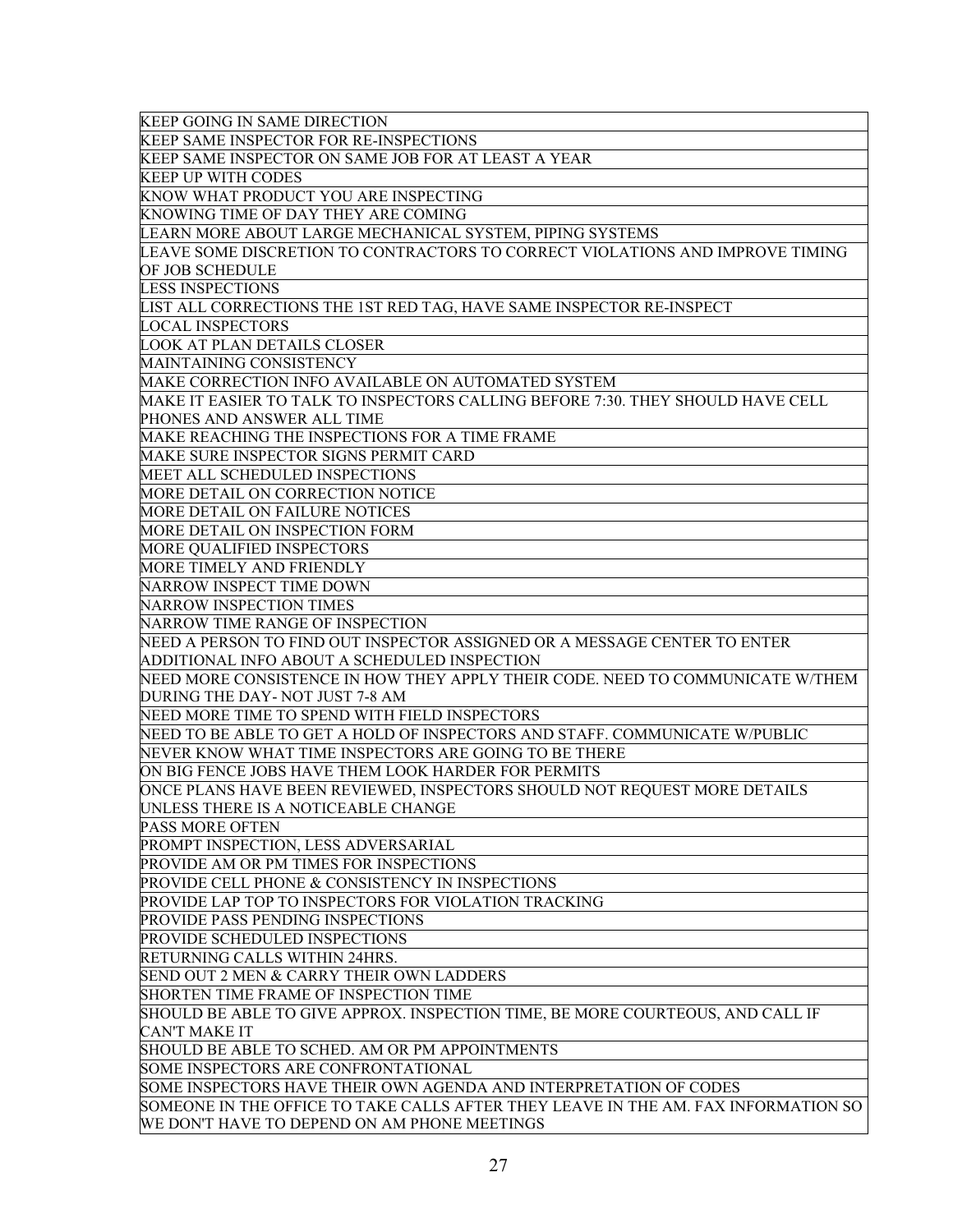STICK TO THE CODES AND HAVE INSPECTORS KNOWLEDGEABLE

STOP INTERJECTING PERSONAL THOUGHTS DURING INSPECTION. CHECK ENTIRE JOB WHILE THERE. TREAT CONTRACTORS BETTER

STOP MIAMI PRODUCT CONTROLS, PBC IS STILL ASKING FOR COMPLIANCE WITH MIAMI STREAMLINE ELECTRICAL INSPECTIONS. TOO RESTRICTIVE ON LARGER PROJECTS

SUGGESTIONS INVOLVE INSPECTORS: ATTITUDE, PROFESSIONALISM, RESPECT, COURTEOUSLY, ACCOUNTABILITY

TAKE A CELL PHONE AND #'S OF CONTRACTORS TO CALL FROM SITE OF THEIR ARE PROBLEMS BEFORE RED TAGGING SOMETHING

TAKE TIME AND REVIEW THINGS CAREFULLY SO ALL THINGS ARE TAKEN CARE OF THE FIRST TIME

TEAM NEEDS TO READ PLANS, BETTER UNDERSTANDING OF CODES, ARRANGE BETTER SCHEDULING SYSTEM, CALL IF NOT GOING TO MAKE IT

THE AUTOMATED INSPECTION SYSTEM DOES NOT ALWAYS WORK, IS NOT UPDATED, ADN NEEDS IMPROVEMENT

THE COUNTY IS EXCELLENT-SOME OF THE INCORPORATED AREAS ARE LACKING

THE FIELD INSPECTORS SHOULD ATTEND OUR ASSOCIATION MEETINGS AND INDUSTRY TRAINING EVENTS

THE FIELD PEOPLE ARE OK, BUT THE PAPERWORK BACKUP FOR THEM IS SUBSTANTIAL IN THE AMOUNT OF TIME REQUIRED FOR C-O..

THEY DO A PLUS PROCESS3

THEY SHOULD HAVE CELL PHONES THAT CONTRACTORS CAN CALL. THEY SHOULD BE ABLE TO MAKE APPTS. OR CALL TO RESCHED.

TIME INSPECTOR WILL BE AT SITE

TOO MUCH RUN AROUND IN THE DEPT., INSPECTORS ARE NOT AT THEIR PHONES

TRY TO BE CONSISTENT IN CODE INTERPRETATIONS

TRY TO GIVE AN APPROX. TIME FOR INSPECTIONS

USE SAME INSPECTOR FOR RE-INSPECTION

USE SAME INSPECTOR ON RE-INSPECTION

VOICE MAILS WITH INSPECTORS- HAVE A HARD TIME REACHING THEM

WORKING WITH CONTRACTORS TO FACILITATE BUILDING PROGRESS.

WRITE CLEARLY ON INSPECTION FORMS-VIEW ENTIRE JOB AND LIST PROBS. SO ALLL

CORRECTIONS CAN BE FIXED AT ONCE

WRITE LEGIBLY ON PERMIT THE EXACT REASON FOR PERMIT FAILURE

YELLOW TAGS ARE HARD TO READ, RE-INSPECT COULD BE AVOIDED IF PHONE # AVAILABLE AT JOB TO CALL AND DISCUSS TAG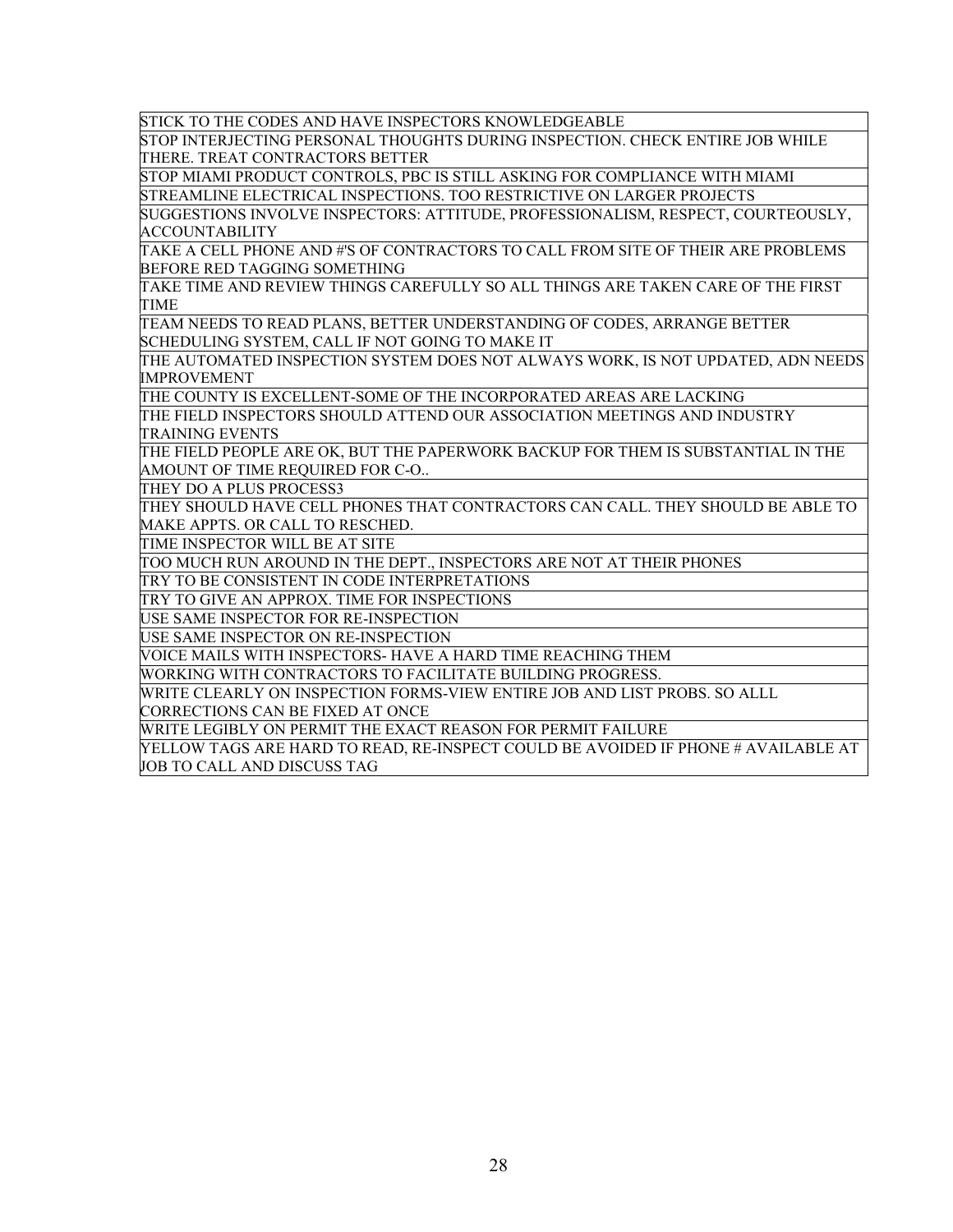### **APPENDIX G. ADDITIONAL COMMENTS**

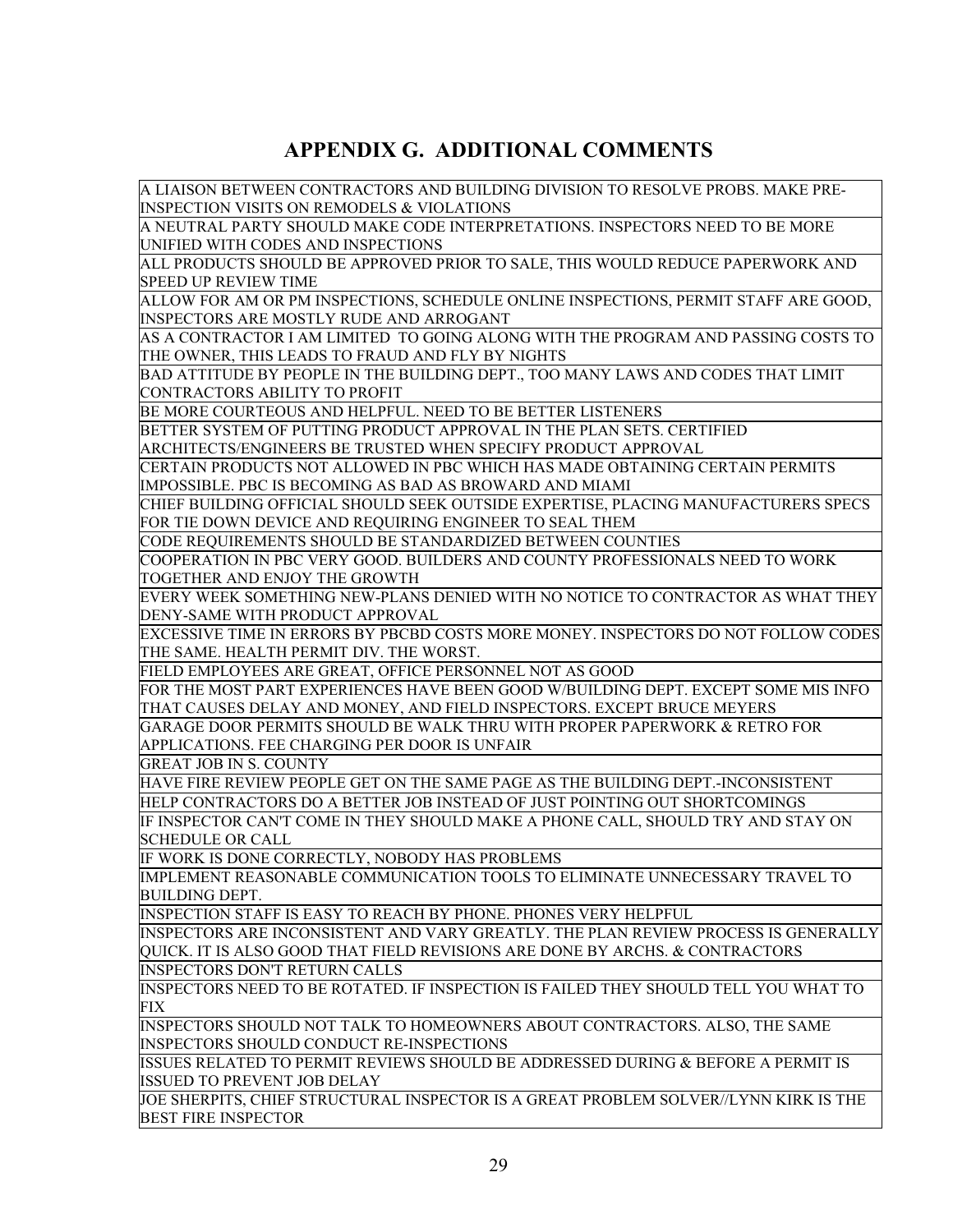LEAVE MIAMI DADE AND ALL OTHER PRODUCT APPROVAL FORMS OUT OF THE BUILDING PACKAGE, USE AFFIDAVIT FORM LIKE PT. ST. LUCIE

LIKE ABILITY TO DOWN LOAD DRAWINGS

MAIN OFFICE PEOPLE NEED TO BE MORE PROFESSIONAL, KNOWLEDGEABLE, AND NICER MANY OF PEOPLE SPOKEN TO ON THE PHONE NEED BETTER CUSTOMER SERVICE SKILLS

MOST OF THE PROBLEMS LIE W/INSPECTOR'S RANDOM INTERPRETATION OF CODES. ALSO VARYING DEGREES OF INCONSISTENCY AT PLAN REVIEW

NEW & UPDATED PERMIT APPLICATION, PLACE ON PERMIT TO PUT PRODUCT APPROVAL INSTEAD OF SUBMITTING PAPERWORK FOR EACH PERMIT, TYPE 1 PERMITS SHOULD BE ONE DAY TURNAROUND

NEW PERMIT FEE IS OUTRAGEOUS

NEW PRODUCT APPROVAL SYSTEM HAS CAUSED SHORT TERM DISRUPTION IN APPROVAL PROCESS NOT READY FOR NEW STATE BUILDING CODE

ON MORE THAN ONE OCCASION, PERMIT APPS HAVE BEEN SENT TO WRONG DEPT. AND GETTING SOMEONE ON THE PHONE MADE THE PROCESS LONGER

ONE OF OUR SUPPLIES (ELITE ALLUMINUM) HAD TROUBLE W/ PRODUCT APPROVAL WHICH SLOWED US DOWN& CAUSED PROBS.

OTHER THAN MINOR INSPECTOR PROBLEMS, PBC IS ONE OF THE BEST TO DEAL WITH

OVERALL I HAD GOOD EXPERIENCE

OVERALL PBC DOES GOOD JOB. THEY ARE USUALLY TIMELY AND WILLING TO CALL BACK AND TALK ABOUT PROBLEMS

OVERALL PBC HAS THE BEST SYSTEM IN PLACE

OVERALL, EXCELLENT JOB GIVEN WORKLOAD

PBC FEES ARE TOO HIGH AND SERVICE NOT GOOD.

PBC INSPECTORS RATE HIGH ABOVE OTHER CITIES

PBC IS BEST TO PULL PERMITS. ELECTRICAL INSPECTORS ARE MOST INCONSISTENT IN INSPECTIONS. ALWAYS A DIFFERENT INSPECTOR. NO CONTINUITY

PBC IS BETTER THAN ANY OTHER CITY IN TRI COUNTY AREA. SHORTEN THE PERMIT REVIEW PROCESS

PBC STAFF AND BUILDING DEPT ARE GREAT EMPLOYEES, WE ARE WELL TREATED

PEOPLE ON 1ST FLOOR DON'T SEEM KNOWLEDGEABLE REGARDING NEEDS OF PERMIT APPLIC. AND HAVE NO IDEA ABOUT OTHER DEPTS.. PLANS FOR REVISIONS TAKE WAY TOO LONG

PLAN REVIEWERS COST CONTRACTORS MONEY BY HAVING US DO UNNECESSARY PAPERWORK OR ADD MATERIAL ON THE JOB

PRODUCT APPROVAL IS A WASTE OF TIME AND PAPER

PRODUCT APPROVAL SHOULD BE COUNTY AND STATE WIDE AND ONLY NEED REF. # OF PRODUCT TO BE USED

PRODUCT APPROVALS SHOULD BE WITH PLAN REVIEWS AND APPLICATION SHOULD ONLY INDICATE WHICH PRODUCT IS TO BE USED

ROLAND HOLT AND STAFF VERY ACCESSIBLE AND PRAGMATIC WHILE MAINTAINING HIGH STANDARD

SEEMS TO TAKE TOO LONG

SETBACK REQUIREMENTS FOR SOLID ROOFS SHOULD BE DIFFERENT THEN THE MAIN HOUSE STRUCTURE

SINCE ANDREW, BUILDING BECOME TOO TECHNICAL AND EXPENSIVE

SOME FIELD INSPECTORS FAIL DUE TO OVERLOOKING DETAILS ON APPROVAL PLAN. INSPECTOR SHOULD CALL CONTRACTOR FROM SITE TO SAVE TIME

STRONGLY SUGGEST AN ONLINE PERMIT PROCESS LIKE MARTIN COUNTY. EXPAND AUTOMATED INSPECTION SCHED. TIMES

STAFF IN THE INSPECTION OFFICE ARE GOD AND HELPFUL/INSPECTORS SEEM TO BE OVER WORKED

SUB OFFICE AT THE B&Z BUILDING AT PBIA. ALSO MORE UNLICENSED PEOPLE NEED TO BE PROSECUTED.

SYSTEM IS CLEAR AND EASY TO FOLLOW

SYSTEM IS WASTEFUL. PLANS ARE OVER DOCUMENTED. TOO MUCH PAPERWORK. TOO MANY